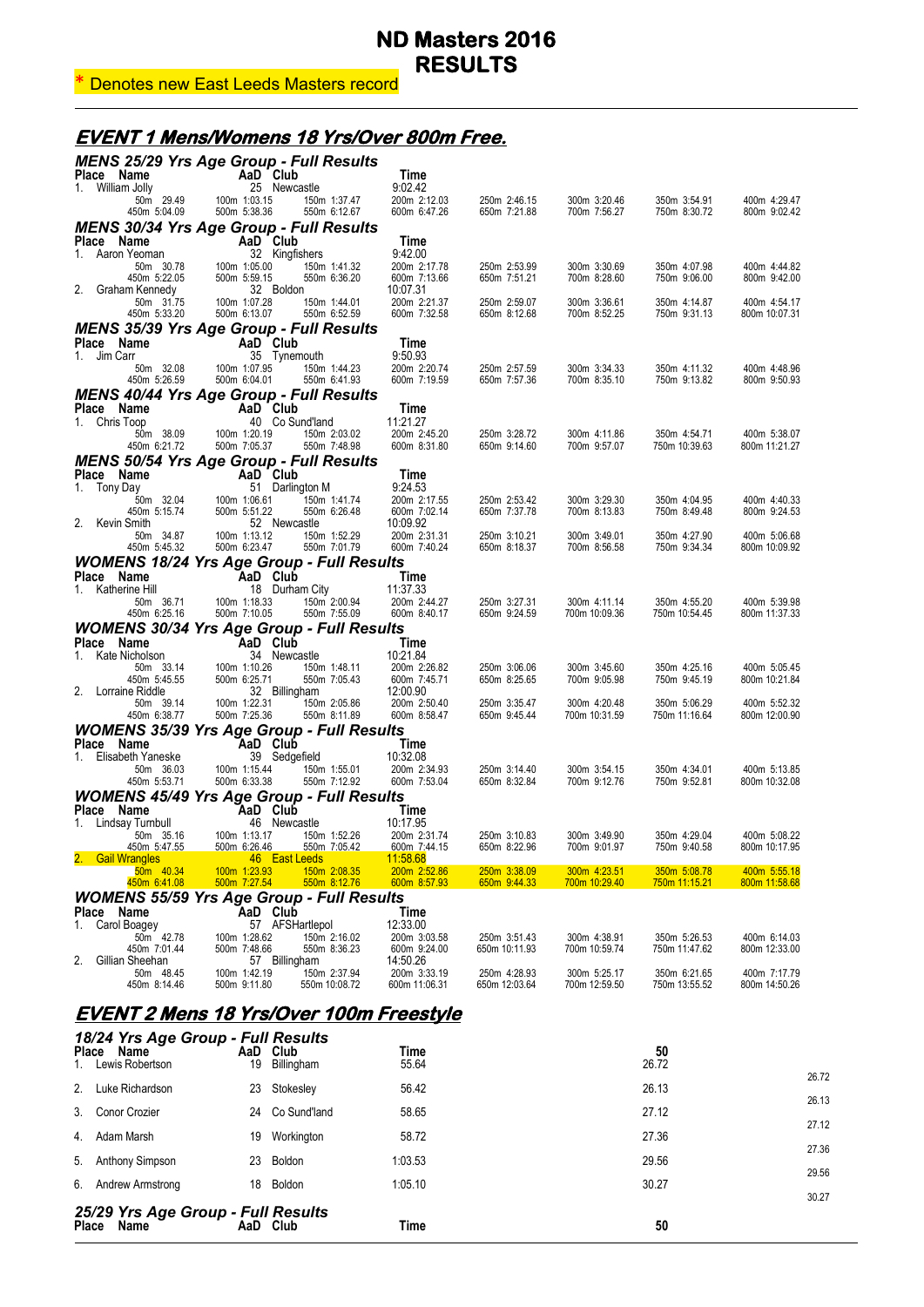| 1. | <b>Richard Jagger</b>                                       | 27 <sub>2</sub> | <b>East Leeds</b> | 53.13         | 26.26       | 26.26 |
|----|-------------------------------------------------------------|-----------------|-------------------|---------------|-------------|-------|
| 2. | Paul Love                                                   | 28              | Darlington M      | 59.56         | 28.58       | 28.58 |
|    | 3. Colin Watson                                             |                 | 26 Blyth          | 1:03.70       | 30.08       | 30.08 |
|    | 30/34 Yrs Age Group - Full Results                          |                 |                   |               |             |       |
|    | Place Name                                                  | AaD Club        |                   | <b>Time</b>   | 50          |       |
|    | <b>James Barwick</b>                                        |                 | 34 East Leeds     | 1:00.66       | 28.32       | 28.32 |
|    | 2. Peter Germain                                            | 34              | Newcastle         | 1:01.66       | 28.79       | 28.79 |
|    | 3. Andrew Elwick                                            | 31              | Newcastle         | 1:10.94       | 34.28       | 34.28 |
|    | 35/39 Yrs Age Group - Full Results                          |                 |                   |               |             |       |
| 1. | Place Name<br>Nick Valentine                                | AaD Club<br>35  | Newcastle         | Time<br>57.78 | 50<br>28.13 |       |
| 2. | Phil Woodward                                               | 36              | Middlesboro       | 1:04.11       | 30.36       | 28.13 |
|    | 3. Matt Blakely                                             | 37              | Blyth             | 1:05.87       | 31.09       | 30.36 |
|    |                                                             |                 |                   |               |             | 31.09 |
|    | <b>Matthew Cooper</b><br>40/44 Yrs Age Group - Full Results |                 | 35 Middlesboro    | <b>DNC</b>    |             |       |
|    | Place Name                                                  | AaD             | Club              | Time          | 50          |       |
| 1. | Steven Horner                                               | 44              | Eston             | 1:02.38       | 29.63       | 29.63 |
| 2. | <b>Grant Pearson</b>                                        |                 | 42 Durham City    | 1:02.60       | 29.77       | 29.77 |
| 3. | Alan Weddell                                                | 44              | Ashington         | 1:05.52       | 31.42       | 31.42 |
| 4. | Duncan Smith                                                | 42              | Middlesboro       | 1:06.06       | 31.67       | 31.67 |
| 5. | Chris Toop                                                  | 40              | Co Sund'land      | 1:07.13       | 32.30       |       |
| 6. | Sean Harrion                                                | 43              | Co Sund'land      | 1:07.49       | 30.65       | 32.30 |
|    | 45/49 Yrs Age Group - Full Results                          |                 |                   |               |             | 30.65 |
|    | Place Name                                                  | AaD Club        |                   | <b>Time</b>   | 50          |       |
|    | <b>Paul Clemence</b>                                        | 46              | <b>East Leeds</b> | 54.02         | 26.07       | 26.07 |
| 2. | <b>Kyran Parker</b>                                         | 46              | <b>East Leeds</b> | 58.73         | 28.90       | 28.90 |
|    | 3. Mark Robinson                                            | 45              | Co Sund'land      | 1:05.42       | 31.81       | 31.81 |
|    | David Chaney                                                |                 | 48 Gates & Whick  | <b>DNC</b>    |             |       |
|    | 50/54 Yrs Age Group - Full Results<br>Place Name            | AaD             | Club              | Time          | 50          |       |
| 1. | Tony Day                                                    | 51              | Darlington M      | 59.69         | 28.48       | 28.48 |
|    | 2. Arthur Aplin                                             | 53              | Newcastle         | 1:13.66       | 34.40       |       |
|    | 55/59 Yrs Age Group - Full Results                          |                 |                   |               |             | 34.40 |
|    | Place Name                                                  | AaD Club        |                   | Time          | 50          |       |
|    | 1. Gordon Dickinson                                         |                 | 57 Ashington      | 1:29.72       | 44.88       | 44.88 |
|    | 60/64 Yrs Age Group - Full Results<br>Place Name            | AaD Club        |                   | Time          | 50          |       |
|    | 1. Graham Pearson                                           |                 | 64 Carlisle Ag    | 1:11.84       | 34.21       |       |
|    | 65/69 Yrs Age Group - Full Results                          |                 |                   |               |             | 34.21 |
|    | Place Name                                                  | AaD Club        |                   | Time          | 50          |       |
|    | 1. David Hills                                              |                 | 65 Co Sund'land   | 1:09.36       | 32.49       | 32.49 |
|    | 70/74 Yrs Age Group - Full Results                          |                 |                   | Time          |             |       |
|    | Place Name<br>1. Alex Brown                                 | AaD Club        | 72 Blyth          | 1:21.41       | 50<br>39.45 |       |
|    | 2. Mike Fulford                                             |                 | 70 East Leeds     | 1:46.02       | 48.09       | 39.45 |
|    |                                                             |                 |                   |               |             | 48.09 |
|    | 85/89 Yrs Age Group - Full Results<br>Place Name            | AaD Club        |                   | Time          | 50          |       |
|    | 1. Roger Burell                                             |                 | 85 Launceston     | 1:34.19       | 42.61       | 42.61 |
|    |                                                             |                 |                   |               |             |       |

# **EVENT 3 Womens 18 Yrs/Over 100m Freestyle**

| 18/24 Yrs Age Group - Full Results<br>Place<br>Name<br>Amii Turnbull   | AaD Club       | 22 Durham City | Time<br><b>DNC</b> | 50          |      |
|------------------------------------------------------------------------|----------------|----------------|--------------------|-------------|------|
| 25/29 Yrs Age Group - Full Results<br>Place<br>Name<br>Lucia Branchini | AaD Club<br>28 | Unattached     | Time<br><b>DNC</b> | 50          |      |
| 30/34 Yrs Age Group - Full Results<br>Place<br>Name<br>1. Jenny Dobson | AaD Club       | 33 Blyth       | Time<br>1:08.84    | 50<br>32.12 | 3212 |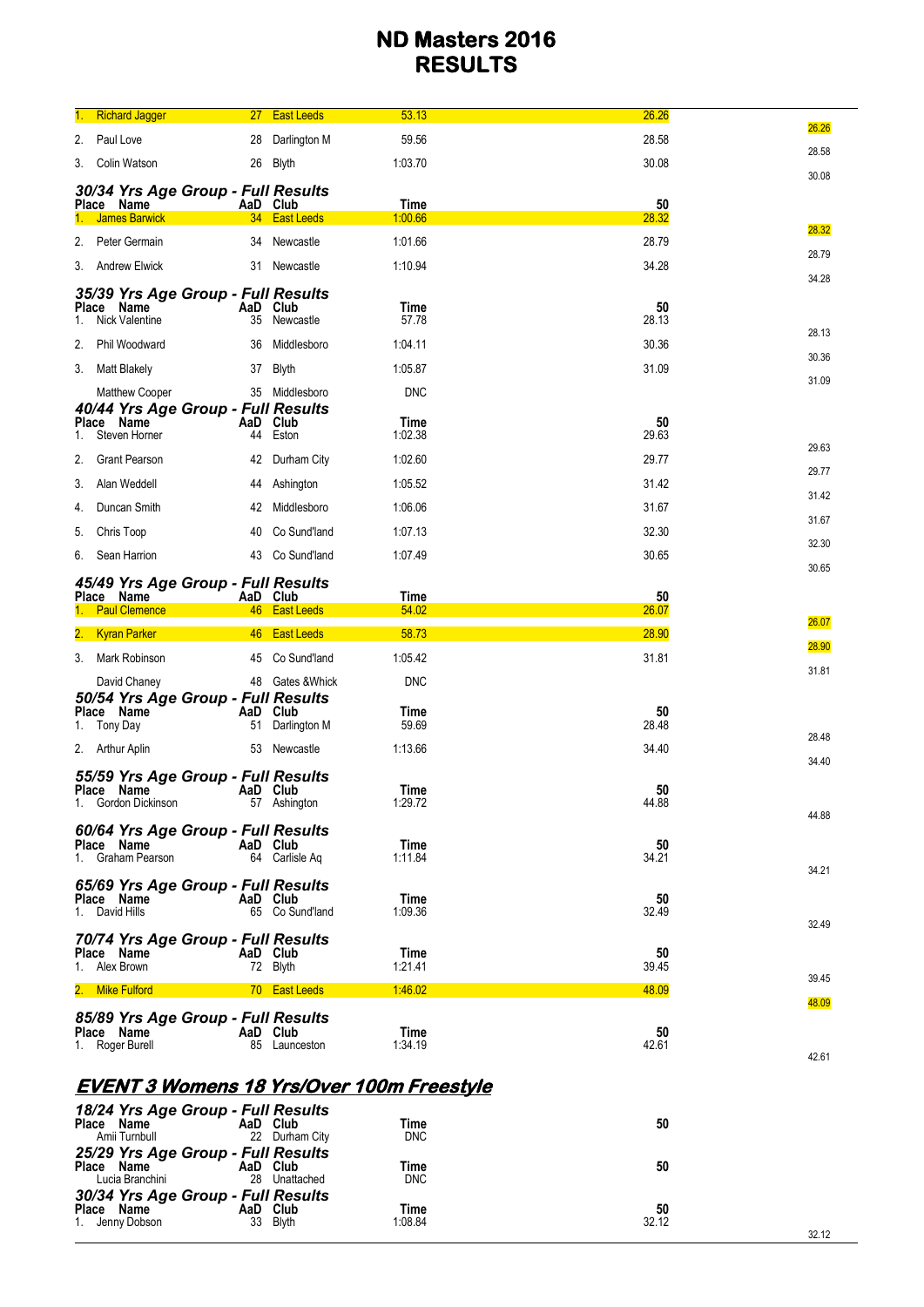| 2. | Lorraine Riddle                                                        |           | 32 Billingham                  | 1:18.31                | 37.78       | 37.78          |
|----|------------------------------------------------------------------------|-----------|--------------------------------|------------------------|-------------|----------------|
|    | 35/39 Yrs Age Group - Full Results<br>Place Name<br>Catherine Green    | 36        | AaD Club<br><b>Blyth</b>       | <b>Time</b><br>1:10.98 | 50<br>33.97 | 33.97          |
|    | 2. Karen Watson                                                        | 37        | Blyth                          | 1:12.99                | 34.80       | 34.80          |
|    | 40/44 Yrs Age Group - Full Results<br>Place Name<br>Emma Watson        | 40        | AaD Club<br><b>Blyth</b>       | <b>Time</b><br>1:15.25 | 50<br>36.14 | 36.14          |
|    | 45/49 Yrs Age Group - Full Results<br>Place Name                       |           | AaD Club                       | <b>Time</b>            | 50          |                |
|    | <b>Philippa Rickard</b>                                                |           | 45 East Leeds                  | 1:04.21                | 30.63       | 30.63          |
|    | 2. Gail Wrangles                                                       | 46        | <b>East Leeds</b>              | 1:18.80                | 37.88       |                |
|    | 3. Karen Cook                                                          | 46        | Billingham                     | 1:33.32                | 44.37       | 37.88          |
|    | Nina Williams                                                          | 46        | East Leeds                     | <b>DNC</b>             |             | 44.37          |
| 1. | 55/59 Yrs Age Group - Full Results<br>Place Name<br>Judy Hattle        | AaD<br>56 | Club<br>Carlisle Aq            | <b>Time</b><br>1:06.73 | 50<br>31.92 | 31.92          |
| 2. | Carol Boagey                                                           | 57        | AFSHartlepol                   | 1:21.54                | 38.59       |                |
| 3. | <b>Clare Burrell</b>                                                   | 56        | Unattached                     | 1:30.10                | 44.99       | 38.59          |
|    | 4. Lynn Shepherd                                                       | 57        | Billingham                     | 1:54.01                | 54.50       | 44.99          |
| 1. | 60/64 Yrs Age Group - Full Results<br>Place Name<br><b>Mary Purvis</b> | 61        | AaD Club<br><b>Alnwick Dol</b> | <b>Time</b><br>1:17.62 | 50<br>37.72 | 54.50<br>37.72 |
|    | 2. Lindy Woodrow                                                       | 62        | Co Sund'land                   | 1:41.81                | 45.98       |                |
|    |                                                                        |           |                                |                        |             | 45.98          |

# **EVENT 4 Mens 18 Yrs/Over 50m Breaststroke**

|                  |       | 18/24 Yrs Age Group - Full Results<br>Place Name                                                                                                                    |                             |                 | <b>Club</b>       | <u>Time</u> |
|------------------|-------|---------------------------------------------------------------------------------------------------------------------------------------------------------------------|-----------------------------|-----------------|-------------------|-------------|
|                  |       | 1. Richard Ayre                                                                                                                                                     | <b>AaD</b>                  |                 | 23 East Leeds     | $29.10*$    |
| $\overline{2}$ . |       | Adam Marsh                                                                                                                                                          |                             |                 | 19 Workington     | 32.82       |
| 3.               |       | Luke Richardson                                                                                                                                                     |                             |                 | Stokesley         | 34.36       |
|                  |       | 4. Nicholas Simpson                                                                                                                                                 |                             |                 | Boldon            | 39.16       |
|                  |       | 5. Andrew Armstrong                                                                                                                                                 | $\frac{23}{20}$<br>20       |                 | Boldon            | 39.48       |
|                  |       | 25/29 Yrs Age Group - Full Results                                                                                                                                  |                             |                 |                   |             |
|                  |       | riace Name<br>1. Richard Jagger <b>Aad Club</b><br>2. Paul Love <b>Container Container Prince Article</b><br>2. Paul Love                                           |                             |                 |                   | Time        |
|                  |       |                                                                                                                                                                     |                             |                 | 27 East Leeds     | 33.68       |
| 2.               |       | Paul Love                                                                                                                                                           |                             | 28              | Darlington M      | 36.49       |
|                  |       | 30/34 Yrs Age Group - Full Results                                                                                                                                  |                             |                 |                   |             |
|                  |       |                                                                                                                                                                     |                             |                 |                   | Time        |
|                  |       | <b>Curve Name</b><br><b>1. James Barwick</b><br><b>2.</b> Peter Germain<br>3. Graham Kennedy<br>4. Chris Smails<br><b>1.</b> Chris Smails<br><b>1.</b> Chris Smails |                             |                 | <b>East Leeds</b> | 35.08       |
|                  |       |                                                                                                                                                                     |                             |                 | Newcastle         | 35.23       |
|                  |       |                                                                                                                                                                     |                             |                 | <b>Boldon</b>     | 35.55       |
|                  |       |                                                                                                                                                                     |                             |                 | Darlington M      | 49.19       |
|                  |       | 35/39 Yrs Age Group - Full Results                                                                                                                                  |                             |                 |                   |             |
| Place            |       | Name                                                                                                                                                                | $A_i$                       | AaD             | Club              | Time        |
| 1.               |       | <b>Nick Valentine</b>                                                                                                                                               |                             | 35              | Newcastle         | 33.37       |
| 2.               |       | Philip Homer                                                                                                                                                        |                             | 38              | Eston             | 37.09       |
|                  |       | <b>Matthew Cooper</b>                                                                                                                                               |                             | 35 <sup>5</sup> | Middlesboro       | <b>DNC</b>  |
|                  |       | 40/44 Yrs Age Group - Full Results                                                                                                                                  |                             |                 |                   |             |
|                  |       | Place Name                                                                                                                                                          | AaD<br>44<br>40<br>41<br>43 | AaD Club        |                   | Time        |
|                  |       | 1. Steven Horner                                                                                                                                                    |                             |                 | Eston             | 35.46       |
| 2.               |       | Neil Shutt<br>Phil Hawkrigg                                                                                                                                         |                             |                 | Co Sund'land      | 37.38       |
| 3.               |       |                                                                                                                                                                     |                             |                 | Copeland          | 38.16       |
|                  |       | 4. Philip Robertson                                                                                                                                                 |                             |                 | Ashington         | 38.91       |
|                  |       | 50/54 Yrs Age Group - Full Results                                                                                                                                  |                             |                 |                   |             |
|                  | Place | Name                                                                                                                                                                |                             | AaD Club        |                   | Time        |
|                  |       | 1. Kevin Smith                                                                                                                                                      |                             | 52              | Newcastle         | 35.36       |
| 2.               |       | Craig Heggie                                                                                                                                                        |                             | 54              | Workington        | 35.69       |
|                  |       | 3. John Boyer                                                                                                                                                       |                             |                 | 50 Darlington M   | 38.01       |
|                  |       |                                                                                                                                                                     |                             |                 |                   |             |
|                  |       |                                                                                                                                                                     |                             |                 |                   | Time        |
|                  |       | 55/59 Yrs Age Group - Full Results<br>Place Name AaD Club<br>1. Jeremy Greaves 66 East Leeds                                                                        |                             |                 |                   | 36.67       |
|                  |       | 70/74 Yrs Age Group - Full Results                                                                                                                                  |                             |                 |                   |             |
|                  | Place | Name                                                                                                                                                                |                             | AaD Club        |                   | Time        |
|                  |       | 1. Norman Stephenson                                                                                                                                                |                             | 72              | Co Sund'land      | 43.99       |
| 2.               |       | Carl Butler                                                                                                                                                         |                             | 72              | RichmondDale      | 50.43       |

# **EVENT 5 Womens 18 Yrs/Over 50m Breaststroke**

|            | 18/24 Yrs Age Group - Full Results |          |      |
|------------|------------------------------------|----------|------|
| Place Name |                                    | AaD Club | Time |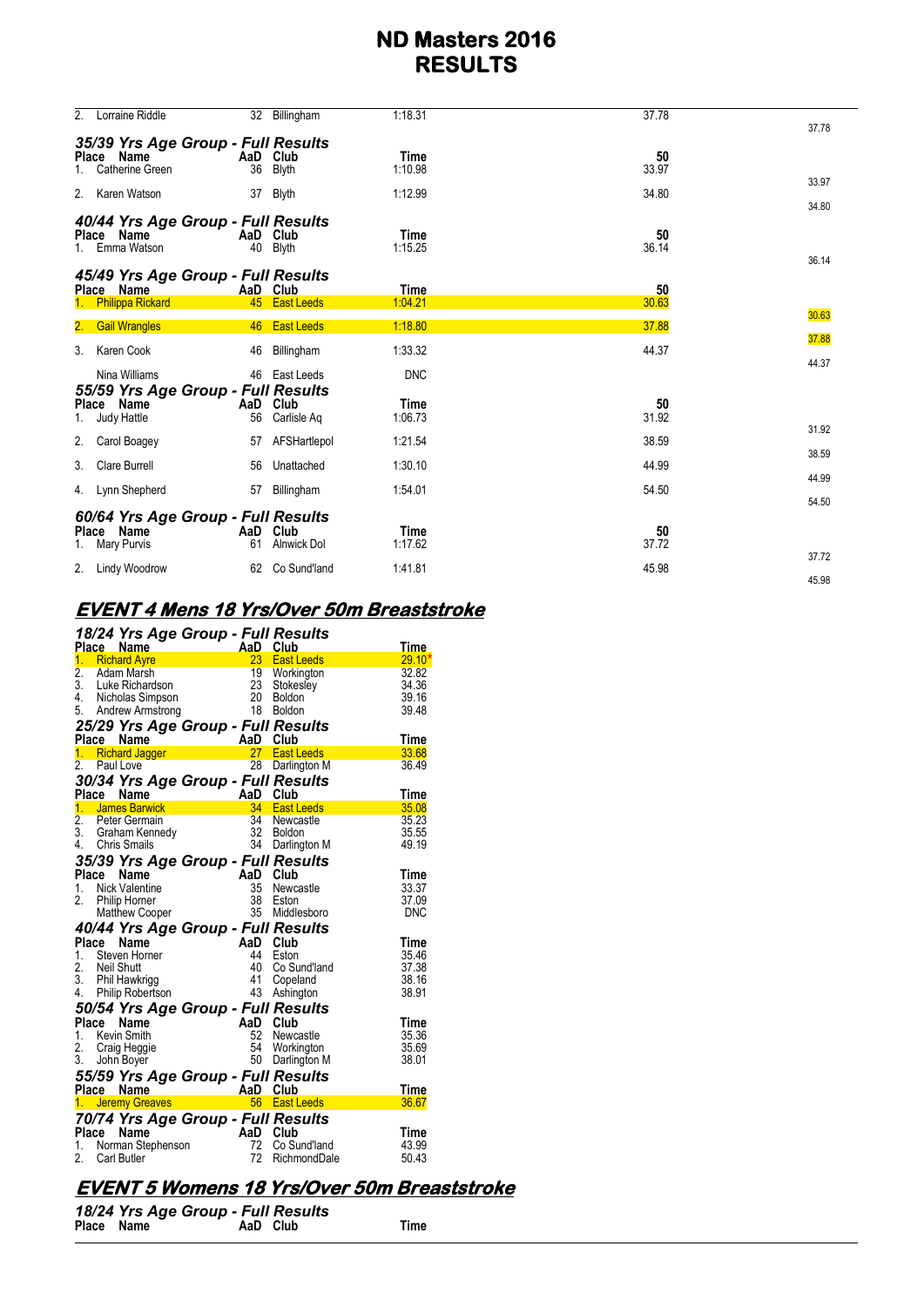| 1.           | Amii Turnbull                      |          | 22 Durham City | 36.76      |
|--------------|------------------------------------|----------|----------------|------------|
|              | 2. Katherine Hill                  |          | 18 Durham City | 43.09      |
|              | 25/29 Yrs Age Group - Full Results |          |                |            |
| Place        | Name                               | AaD      | Club           | Time       |
| 1.           | Rachael Wilson                     |          | 28 Derwentside | 32.11      |
| 2.           | Julie Trotter                      |          | 27 Ashington   | 37.23      |
|              | 3. Emily Charlton                  |          | 29 Newcastle   | 41.29      |
| 4.           | Sarah Dickinson                    |          | 28 Ashington   | 42.60      |
|              | 5. Hannah Robson                   | 25       | <b>Boldon</b>  | 45.17      |
|              | 35/39 Yrs Age Group - Full Results |          |                |            |
| <b>Place</b> | <b>Name</b>                        | AaD      | Club           | Time       |
|              | 1. Karen Watson                    | 37       | <b>Blyth</b>   | 45.22      |
|              | 2. Tanya Johnson                   | 36       | <b>Boldon</b>  | 58.26      |
|              | 40/44 Yrs Age Group - Full Results |          |                |            |
| Place        | Name                               | AaD      | Club           | Time       |
|              | 1. Emma Watson                     | 40       | <b>Blyth</b>   | 40.69      |
|              | Rebecca Chaffer                    | 41       | Carlisle Ag    | DNC        |
|              | 45/49 Yrs Age Group - Full Results |          |                |            |
| Place        | Name                               | AaD Club |                | Time       |
|              | 1. Gail Wrangles                   |          | 46 East Leeds  | 48.65      |
|              | Suzanne Beth Young                 |          | 45 Tynemouth   | <b>DNC</b> |
|              | 50/54 Yrs Age Group - Full Results |          |                |            |
|              | Name<br>Place                      | AaD Club |                | Time       |
|              | 1. Kath Dickinson                  | 54       | Ashington      | 52.26      |
|              | 55/59 Yrs Age Group - Full Results |          |                |            |
| Place        | Name                               | AaD      | Club           | Time       |
|              | 1. Carol Boagey                    | 57       | AFSHartlepol   | 44.66      |
|              |                                    |          |                |            |

#### **EVENT 6 Mens 18 Yrs/Over 100m Backstroke**

| Place Name<br>1. Paul Love                      | 25/29 Yrs Age Group - Full Results | AaD Club<br>28 Darlington M               | Time<br>1:12.50                            | 50<br>34.81 |                |
|-------------------------------------------------|------------------------------------|-------------------------------------------|--------------------------------------------|-------------|----------------|
| 2. Richard Jagger                               |                                    | 27 East Leeds                             | 1:15.58                                    | 36.54       | 34.81<br>36.54 |
| Place Name<br>1. Philip Pratt                   | 35/39 Yrs Age Group - Full Results | AaD Club<br>35 East Leeds                 | Time<br>59.36                              | 50<br>28.10 |                |
| 2. Nick Valentine                               |                                    | 35 Newcastle                              | 1:07.06                                    | 33.07       | 28.10<br>33.07 |
| Place Name<br>1. Alan Weddell                   | 40/44 Yrs Age Group - Full Results | AaD Club<br>44 Ashington                  | Time<br>1:32.15                            | 50<br>45.24 | 45.24          |
| Steven Horner<br>Place Name<br>1. Jonathan Dean | 45/49 Yrs Age Group - Full Results | 44 Eston<br>AaD Club<br>45 Co Sund'land   | <b>DNC</b><br>Time<br>1:15.15              | 50<br>35.55 |                |
| Paul Clemence<br>Place Name<br>1. Arthur Aplin  | 50/54 Yrs Age Group - Full Results | 46 East Leeds<br>AaD Club<br>53 Newcastle | <b>DNC</b><br>Time<br>1:25.99              | 50<br>41.46 | 35.55          |
| Place Name<br>1. Gordon Dickinson               | 55/59 Yrs Age Group - Full Results | AaD Club<br>57 Ashington                  | Time<br>1:43.14                            | 50<br>49.21 | 41.46<br>49.21 |
| Place Name<br>1. Graeme Shutt                   | 65/69 Yrs Age Group - Full Results | AaD Club<br>67 Co Sund'land               | Time<br>1:47.89                            | 50<br>50.64 | 50.64          |
| Place Name<br>1. Carl Butler                    | 70/74 Yrs Age Group - Full Results | AaD Club<br>72 RichmondDale               | Time<br>1:47.40                            | 50<br>51.77 | 51.77          |
|                                                 |                                    |                                           | EVENT 7 Womens 18 Yrs/Over 100m Backstroke |             |                |
| Place Name<br>1. Taylor Gillyon                 | 18/24 Yrs Age Group - Full Results | AaD Club<br>18 Tynemouth                  | Time<br>1:15.46                            | 50<br>37.48 | 37.48          |
| 2. Katherine Hill                               |                                    | 18 Durham City                            | 1:21.59                                    | 39.40       | 39.40          |
| Place Name<br>1. Jenny Dobson                   | 30/34 Yrs Age Group - Full Results | AaD Club<br>33 Blyth                      | Time<br>1:21.56                            | 50<br>39.26 | 39.26          |
| Place Name<br>1. Jayne Simpson                  | 45/49 Yrs Age Group - Full Results | AaD Club<br>49 Boldon                     | Time<br>1:19.15                            | 50<br>37.71 |                |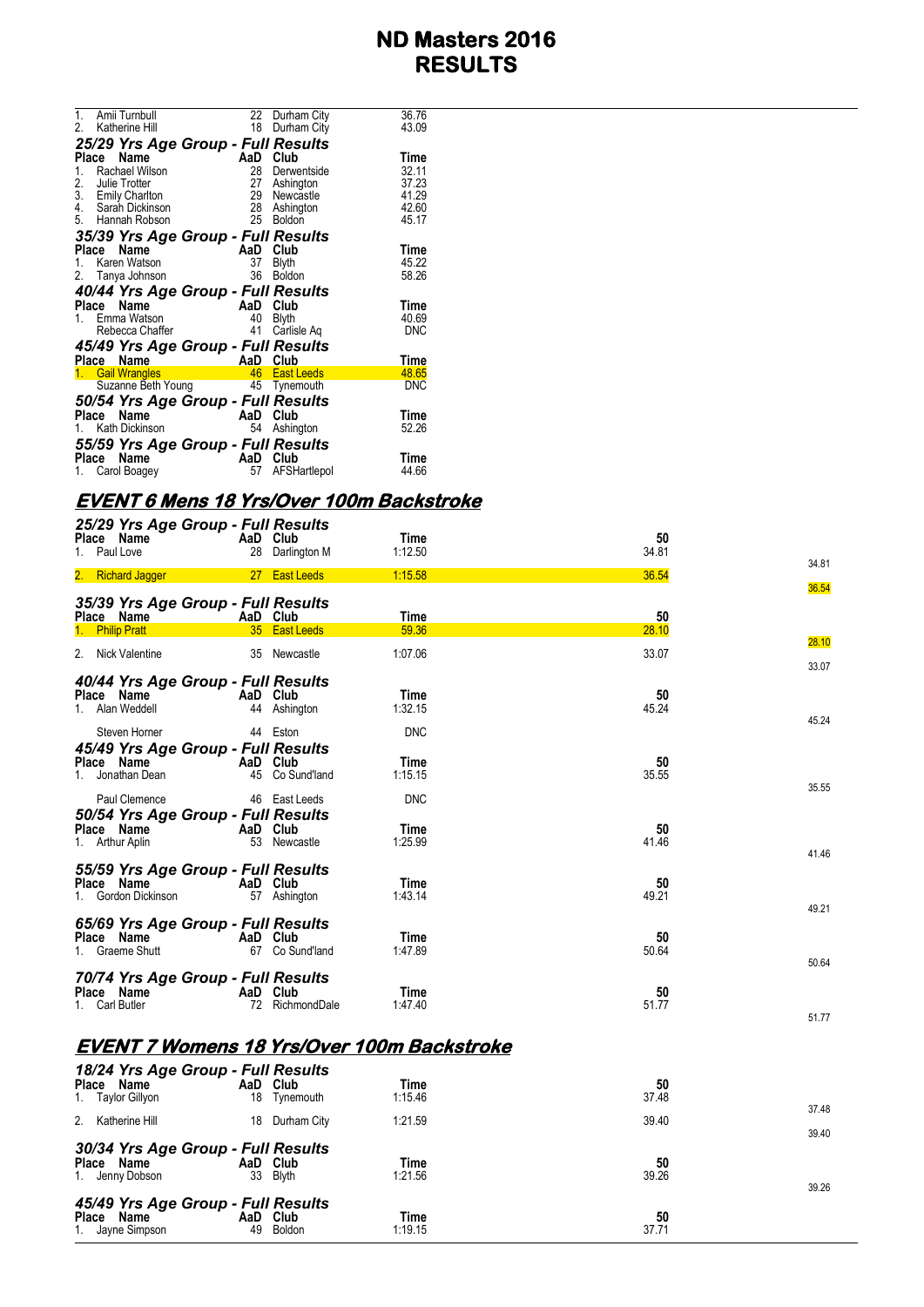| 55/59 Yrs Age Group - Full Results                                 |                |             |                 |             | 37.71            |
|--------------------------------------------------------------------|----------------|-------------|-----------------|-------------|------------------|
| Place Name<br>1. Clare Burrell                                     | AaD Club<br>56 | Unattached  | Time<br>1:43.31 | 50<br>51.93 |                  |
| 2.<br>Gillian Sheehan                                              | 57             | Billingham  | 2:06.44         | 1:00.46     | 51.93<br>1:00.46 |
| 60/64 Yrs Age Group - Full Results<br>Place Name<br>1. Mary Purvis | AaD Club<br>61 | Alnwick Dol | Time<br>1:37.89 | 50<br>47.13 | 47.13            |

## **EVENT 8 Mens 18 Yrs/Over 50m Butterfly**

|    | 18/24 Yrs Age Group - Full Results<br>Place Name                                                                                                                                                                                                                  | AaD Club |                                                                                                                                                             | Time                |
|----|-------------------------------------------------------------------------------------------------------------------------------------------------------------------------------------------------------------------------------------------------------------------|----------|-------------------------------------------------------------------------------------------------------------------------------------------------------------|---------------------|
|    | <b>Place Name</b><br>1. Lewis Robertson                                                                                                                                                                                                                           |          | 19 Billingham                                                                                                                                               | 27.39               |
|    | 2. Richard Ayre<br>3. Adam Marsh                                                                                                                                                                                                                                  |          | <sup>13</sup> Bumpinam<br>23 East Leeds<br>19 Workington<br>20 Boldon<br>24 Co Sund'land<br>20 Stokesley<br>23 Boldon<br>18 Boldon<br>$\frac{28.74}{28.74}$ |                     |
|    |                                                                                                                                                                                                                                                                   |          |                                                                                                                                                             | 28.79               |
|    |                                                                                                                                                                                                                                                                   |          |                                                                                                                                                             | 29.08               |
|    | 4. Nicholas Simpson<br>5. Conor Crozier<br>6. Mark Offiler                                                                                                                                                                                                        |          | Co Sund'land                                                                                                                                                | 29.64               |
|    |                                                                                                                                                                                                                                                                   |          |                                                                                                                                                             | 30.38               |
| 7. | Anthony Simpson                                                                                                                                                                                                                                                   |          | 23 Boldon<br>18 Boldon                                                                                                                                      | 31.94<br>35.20      |
|    | 8. Andrew Armstrong                                                                                                                                                                                                                                               |          |                                                                                                                                                             |                     |
|    | <b>25/29 Yrs Age Group - Full Results<br/> Place Name AaD Club<br/> 1. Richard Jagger 27 East Leeds<br/> 2. Paul Live 28 Darlington M<br/> 2. Paul Live 28 Darlington M</b>                                                                                       |          |                                                                                                                                                             |                     |
|    |                                                                                                                                                                                                                                                                   |          | $\begin{array}{c} \hline 11110 \\ -27.04 \end{array}$                                                                                                       | <u>Time</u>         |
|    |                                                                                                                                                                                                                                                                   |          |                                                                                                                                                             | 31.58               |
| 3. | Colin Watson                                                                                                                                                                                                                                                      |          | 26 Blyth                                                                                                                                                    | 34.70               |
|    | 30/34 Yrs Age Group - Full Results                                                                                                                                                                                                                                |          |                                                                                                                                                             |                     |
|    |                                                                                                                                                                                                                                                                   |          |                                                                                                                                                             | Time                |
|    |                                                                                                                                                                                                                                                                   |          |                                                                                                                                                             | <b>29.04</b>        |
|    |                                                                                                                                                                                                                                                                   |          |                                                                                                                                                             |                     |
|    | 35/39 Yrs Age Group - Full Results<br>Place Name AaD Club                                                                                                                                                                                                         |          |                                                                                                                                                             | Time                |
|    | 1. Philip Horner                                                                                                                                                                                                                                                  |          |                                                                                                                                                             | 31.98               |
| 2. | Phil Woodward                                                                                                                                                                                                                                                     |          |                                                                                                                                                             | 33.34               |
| 3. | Matt Blakely                                                                                                                                                                                                                                                      |          |                                                                                                                                                             | 34.23               |
|    | Philip Homer<br>Philip Homer<br>Philip Homer<br>Matt Blakely<br><b>Philip Pratt</b><br>Philip Pratt<br>Philip Pratt<br>Philip Pratt<br>Philip Pratt<br>Philip Pratt<br>Philip Pratt<br>Philip Pratt<br>Philip Pratt<br>Philip Pratt<br>Philip Pratt<br>Philip Pra |          | and the state of <mark>DQ 5</mark>                                                                                                                          |                     |
|    | And <b>Pully Fight September 2014 1998</b><br>And Disco Name AaD Club                                                                                                                                                                                             |          |                                                                                                                                                             |                     |
|    |                                                                                                                                                                                                                                                                   |          |                                                                                                                                                             | <b>Time</b>         |
|    | 1. Grant Pearson                                                                                                                                                                                                                                                  |          | 42 Durham City                                                                                                                                              | 30.60               |
|    | 2. Steven Horner<br>3. Phil Hawkrigg                                                                                                                                                                                                                              |          | 44 Eston                                                                                                                                                    | 30.79               |
|    |                                                                                                                                                                                                                                                                   |          | 41 Copeland                                                                                                                                                 | 31.93               |
|    | 4. Chris Toop                                                                                                                                                                                                                                                     |          | 40 Co Sund'land                                                                                                                                             | 34.00               |
| 5. | Neil Shutt                                                                                                                                                                                                                                                        |          | 40 Co Sund'land<br>43 Co Sund'land                                                                                                                          | 34.80               |
|    | 6. Sean Harrion                                                                                                                                                                                                                                                   |          |                                                                                                                                                             | 36.55               |
|    | 45/49 Yrs Age Group - Full Results<br>Place Name AaD Club<br>1. Paul Clemence 46 East Leeds                                                                                                                                                                       |          |                                                                                                                                                             |                     |
|    |                                                                                                                                                                                                                                                                   |          |                                                                                                                                                             | <u>Time</u>         |
|    | 1. Paul Clemence<br>2. Kyran Parker                                                                                                                                                                                                                               |          | 46 East Leeds                                                                                                                                               | $26.68*$            |
|    |                                                                                                                                                                                                                                                                   |          |                                                                                                                                                             | 29.96               |
| 3. | Mark Robinson                                                                                                                                                                                                                                                     |          | 46 East Leeds<br>45 Co Sund'land<br>48 Gates & Whick                                                                                                        | 34.85<br><b>DNC</b> |
|    | David Chaney                                                                                                                                                                                                                                                      |          |                                                                                                                                                             |                     |
|    | 50/54 Yrs Age Group - Full Results                                                                                                                                                                                                                                |          |                                                                                                                                                             |                     |
|    |                                                                                                                                                                                                                                                                   |          |                                                                                                                                                             | Time<br>27.46       |
|    | Place Name<br>1. David Emerson <b>AaD Club</b><br>2. Tony Day 51 Darlington M<br>2. Tony Day 51 Darlington M                                                                                                                                                      |          |                                                                                                                                                             | 29.88               |
| 3. | John Boyer                                                                                                                                                                                                                                                        |          | 50 Darlington M                                                                                                                                             | 32.21               |
|    | 4. Arthur Aplin                                                                                                                                                                                                                                                   |          | 53 Newcastle                                                                                                                                                | 35.83               |
|    | 55/59 Yrs Age Group - Full Results                                                                                                                                                                                                                                |          |                                                                                                                                                             |                     |
|    |                                                                                                                                                                                                                                                                   |          |                                                                                                                                                             | Time                |
|    | Place Name<br>1. Jeremy Greaves <b>Property Container Again</b> 66 East L                                                                                                                                                                                         |          | 56 East Leeds                                                                                                                                               | $34.56*$            |
|    | 60/64 Yrs Age Group - Full Results                                                                                                                                                                                                                                |          |                                                                                                                                                             |                     |
|    |                                                                                                                                                                                                                                                                   | AaD Club |                                                                                                                                                             | Time                |
|    |                                                                                                                                                                                                                                                                   |          | 64 Carlisle Aq                                                                                                                                              | 34.64               |
|    | all and <b>name</b><br>1. Graham Pearson<br>65/60 M                                                                                                                                                                                                               |          |                                                                                                                                                             |                     |
|    | 65/69 Yrs Age Group - Full Results                                                                                                                                                                                                                                | AaD Club |                                                                                                                                                             |                     |
|    | Place Name<br>1. David Hills                                                                                                                                                                                                                                      | 65       | Co Sund'land                                                                                                                                                | Time                |
| 2. | Graeme Shutt                                                                                                                                                                                                                                                      |          | 67 Co Sund'land                                                                                                                                             | 37.84<br>47.10      |
|    |                                                                                                                                                                                                                                                                   |          |                                                                                                                                                             |                     |
|    |                                                                                                                                                                                                                                                                   |          |                                                                                                                                                             |                     |
|    | <b>70/74 Yrs Age Group - Full Results<br/> Place Name AaD Club<br/> 1. Alex Brown 72 Blyth<br/> 2. Norman Stephenson 72 Co Sund'land</b>                                                                                                                          |          |                                                                                                                                                             | Time                |
|    |                                                                                                                                                                                                                                                                   |          |                                                                                                                                                             | 40.89               |
|    |                                                                                                                                                                                                                                                                   |          | 72 Co Sund'land                                                                                                                                             | 43.79               |

#### **EVENT 9 Womens 18 Yrs/Over 50m Butterfly**

| 18/24 Yrs Age Group - Full Results |                |             |
|------------------------------------|----------------|-------------|
| Place Name                         | AaD Club       | <b>Time</b> |
| 1. Amii Turnbull                   | 22 Durham City | 32.27       |
| 2. Taylor Gillyon                  | 18 Tynemouth   | 35.77       |
| 25/29 Yrs Age Group - Full Results |                |             |
| Place Name                         | AaD Club       | <b>Time</b> |
| 1. Emily Charlton                  | 29 Newcastle   | 32.24       |
| 2. Julie Trotter                   | 27 Ashington   | 33.66       |
| 3. Sarah Dickinson                 | 28 Ashington   | 35.32       |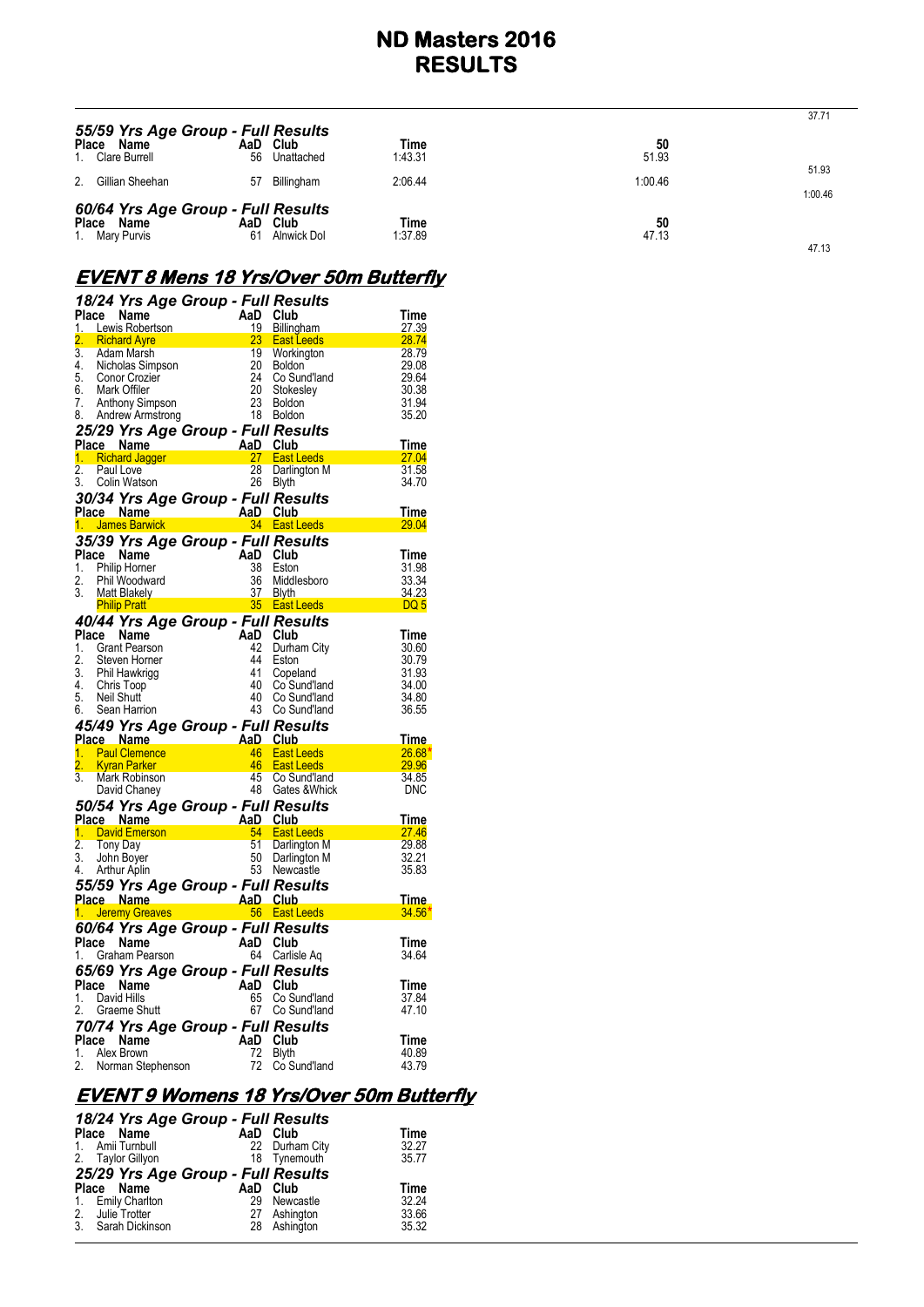|                  |       |                        | 35/39 Yrs Age Group - Full Results |                 |             |
|------------------|-------|------------------------|------------------------------------|-----------------|-------------|
|                  | Place | Name                   | AaD                                | Club            | Time        |
|                  |       | 1. Karen Watson        | 37                                 | <b>Blyth</b>    | 36.58       |
|                  |       |                        | 40/44 Yrs Age Group - Full Results |                 |             |
|                  |       | Place Name             | AaD                                | Club            | Time        |
| $1_{\ldots}$     |       | <b>Emily Firth</b>     | 42                                 | Newcastle       | 37.70       |
|                  |       | Rebecca Chaffer        | 41                                 | Carlisle Ag     | <b>DNC</b>  |
|                  |       |                        | 45/49 Yrs Age Group - Full Results |                 |             |
|                  |       | Place Name             | AaD —                              | Club            | <u>Time</u> |
|                  |       | 1. Philippa Rickard    |                                    | 45 East Leeds   | 30.98       |
| $\overline{2}$ . |       | <b>Rachel Clinkard</b> |                                    | 45 Newcastle    | 35.88       |
|                  |       | 3. Gail Wrangles       |                                    | 46 East Leeds   | 46.49       |
|                  |       | 4. Karen Cook          |                                    | 46 Billingham   | 53.80       |
|                  |       | Nina Williams          | 46                                 | East Leeds      | <b>DNC</b>  |
|                  |       |                        | 50/54 Yrs Age Group - Full Results |                 |             |
|                  |       | Place Name             | AaD                                | Club            | Time        |
|                  |       | 1. Kath Dickinson      | 54                                 | Ashington       | 47.50       |
|                  |       |                        | 55/59 Yrs Age Group - Full Results |                 |             |
| Place            |       | Name                   | AaD                                | Club            | Time        |
| 1.               |       | Judy Hattle            |                                    | 56 Carlisle Ag  | 32.07       |
|                  |       | 2. Carol Boagey        |                                    | 57 AFSHartlepol | 44.49       |
| 3.               |       | Lynn Shepherd          | 57                                 | Billingham      | 1:08.38     |
|                  |       |                        | 60/64 Yrs Age Group - Full Results |                 |             |
|                  |       | Place Name             | AaD                                | Club            | Time        |
|                  |       | Mary Purvis            | 61                                 | Alnwick Dol     | 38.20       |
|                  |       |                        |                                    |                 |             |

# **EVENT 10 Mens/Womens 18 Yrs/Over 200m Free.**

| <b>MENS 25/29 Yrs Age Group - Full Results</b><br>Place Name | AaD Club        | Time        | 50    | 100     | 150     |       |
|--------------------------------------------------------------|-----------------|-------------|-------|---------|---------|-------|
| 1. Richard Jagger                                            | 27 East Leeds   | 1:59.45     | 27.64 | 57.81   | 1:29.38 |       |
|                                                              |                 |             |       |         |         | 27.64 |
| 30.17<br>31.57<br>2. William Jolly                           | 25 Newcastle    | 1:59.85     | 28.33 | 59.27   | 1:30.81 |       |
|                                                              |                 |             |       |         |         | 28.33 |
| 30.94<br>31.54<br>3. Colin Watson                            | 26 Blyth        | 2:24.82     | 31.22 | 1:06.51 | 1:45.00 |       |
|                                                              |                 |             |       |         |         | 31.22 |
| 35.29<br>38.49                                               |                 |             |       |         |         |       |
| <b>MENS 30/34 Yrs Age Group - Full Results</b>               |                 |             |       |         |         |       |
| Place Name <b>Demon</b>                                      | AaD Club        | Time        | 50    | 100     | 150     |       |
| 1. Andrew Elwick                                             | 31 Newcastle    | 2:38.74     | 37.34 | 1:17.21 | 1:58.65 | 37.34 |
| 41.44<br>39.87                                               |                 |             |       |         |         |       |
| <b>MENS 35/39 Yrs Age Group - Full Results</b>               |                 |             |       |         |         |       |
| Place Name                                                   | AaD Club        | Time        | 50    | 100     | 150     |       |
| Matthew Cooper                                               | 35 Middlesboro  | <b>DNC</b>  |       |         |         |       |
| <b>MENS 40/44 Yrs Age Group - Full Results</b>               |                 |             |       |         |         |       |
| Place Name                                                   | AaD Club        | Time        | 50    | 100     | 150     |       |
| 1. Duncan Smith                                              | 42 Middlesboro  | 2:26.25     | 31.98 | 1:07.89 | 1:46.82 | 31.98 |
| 35.91<br>38.93                                               |                 |             |       |         |         |       |
| 2. Chris Toop                                                | 40 Co Sund'land | 2:31.86     | 35.76 | 1:13.68 | 1:52.83 |       |
| 39.15                                                        |                 |             |       |         |         | 35.76 |
| 37.92<br><b>MENS 45/49 Yrs Age Group - Full Results</b>      |                 |             |       |         |         |       |
| Place Name                                                   | AaD Club        | Time        | 50    | 100     | 150     |       |
| 1. Mark Robinson                                             | 45 Co Sund'land | 2:33.81     | 33.33 | 1:11.41 | 1:52.43 |       |
|                                                              |                 |             |       |         |         | 33.33 |
| 38.08<br>41.02                                               |                 | <b>DNC</b>  |       |         |         |       |
| Paul Clemence                                                | 46 East Leeds   |             |       |         |         |       |
| <b>MENS 50/54 Yrs Age Group - Full Results</b><br>Place Name | AaD Club        | Time        | 50    | 100     | 150     |       |
| 1. Kevin Smith                                               | 52 Newcastle    | 2:15.44     | 30.48 | 1.04.72 | 1:39.94 |       |
|                                                              |                 |             |       |         |         | 30.48 |
| 34.24<br>35.22                                               |                 |             |       |         |         |       |
| 2. Craig Heggie                                              | 54 Workington   | 2:51.83     | 38.88 | 1:24.17 | 2:09.66 | 38.88 |
| 45.29<br>45.49                                               |                 |             |       |         |         |       |
| Julian Plumley                                               | 51 Newcastle    | <b>DNC</b>  |       |         |         |       |
| <b>MENS 65/69 Yrs Age Group - Full Results</b>               |                 |             |       |         |         |       |
| Place Name                                                   | AaD Club        | Time        | 50    | 100     | 150     |       |
| 1. David Hills                                               | 65 Co Sund'land | 2:38.43     | 36.37 | 1:16.49 | 1:57.31 | 36.37 |
| 40.82<br>40.12                                               |                 |             |       |         |         |       |
| <b>MENS 70/74 Yrs Age Group - Full Results</b>               |                 |             |       |         |         |       |
| Place Name                                                   | AaD Club        | <b>Time</b> | 50    | 100     | 150     |       |
| 1. Alex Brown                                                | 72 Blyth        | 2:55.18     | 39.96 | 1:23.86 | 2:09.93 |       |
| 46.07<br>43.90                                               |                 |             |       |         |         | 39.96 |
| <b>MENS 85/89 Yrs Age Group - Full Results</b>               |                 |             |       |         |         |       |
| Place Name                                                   | AaD Club        | Time        | 50    | 100     | 150     |       |
| 1. Roger Burell                                              | 85 Launceston   | 3:36.35     | 50.76 | 1:47.78 | 2:44.22 |       |
|                                                              |                 |             |       |         |         | 50.76 |
| 57.02<br>56.44                                               |                 |             |       |         |         |       |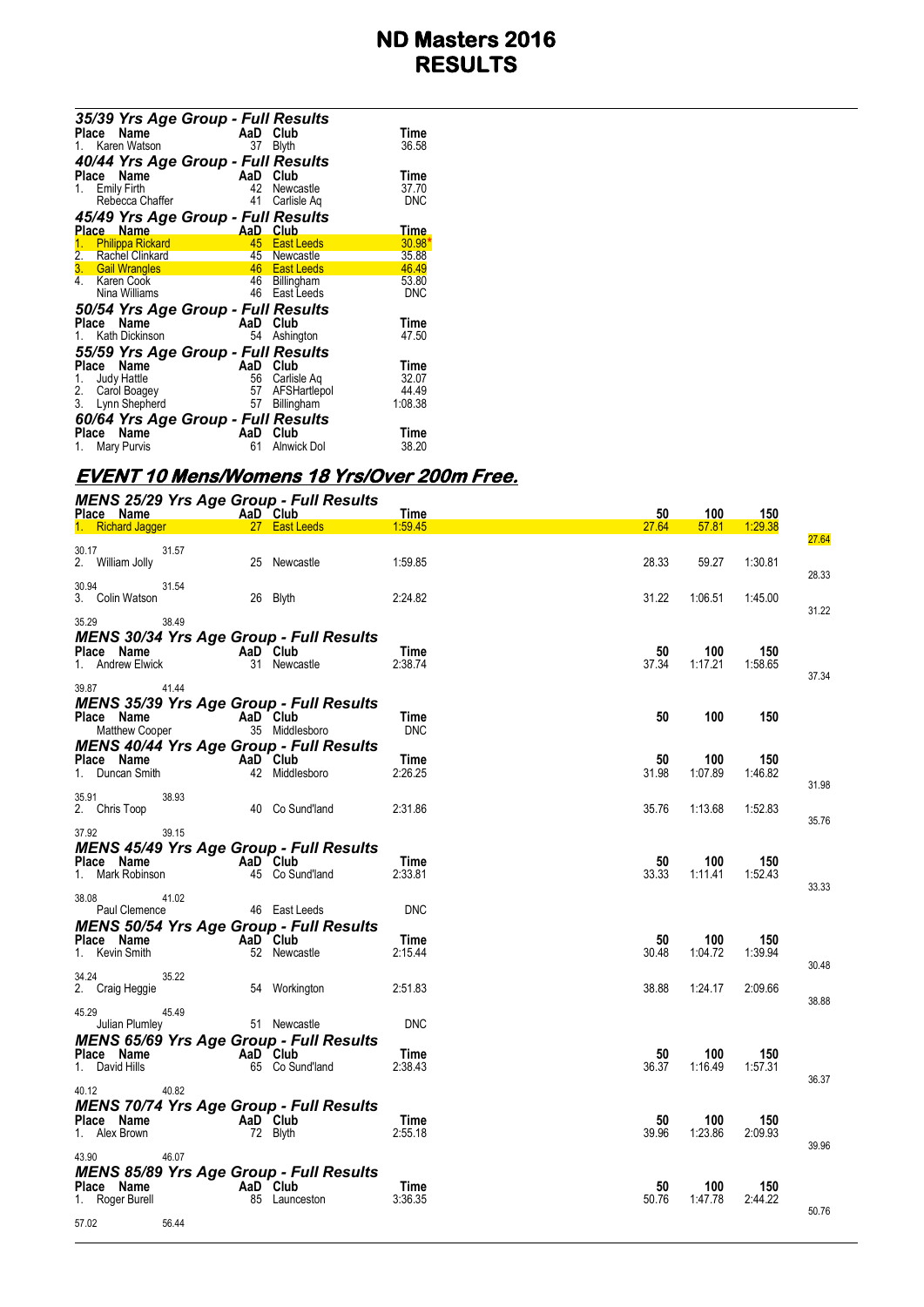| <b>WOMENS 30/34 Yrs Age Group - Full Results</b><br>Place Name<br>1. Lorraine Riddle                     | AaD Club<br>32 Billingham   | Time<br>2:49.49 | 50<br>39.03 | 100<br>1:22.81 | 150<br>2:06.82 | 39.03          |
|----------------------------------------------------------------------------------------------------------|-----------------------------|-----------------|-------------|----------------|----------------|----------------|
| 44.01<br>43.78<br><b>WOMENS 35/39 Yrs Age Group - Full Results</b><br>Place Name<br>Catherine Green      | AaD Club<br>36 Blyth        | Time<br>2:33.85 | 50<br>35.08 | 100<br>1:13.72 | 150<br>1:53.86 |                |
| 40.14<br>38.64<br><b>WOMENS 45/49 Yrs Age Group - Full Results</b><br>Place Name<br>1. Rachel Clinkard   | AaD Club<br>45 Newcastle    | Time<br>2:39.67 | 50<br>35.46 | 100<br>1:15.53 | 150<br>1:58.17 | 35.08<br>35.46 |
| 42.64<br>40.07<br>2. Gail Wrangles                                                                       | 46 East Leeds               | 2:48.75         | 38.89       | 1:21.36        | 2:05.71        | 38.89          |
| 42.47<br>44.35<br>3. Karen Cook                                                                          | 46 Billingham               | 3:41.48         | 51.55       | 1:49.13        | 2:47.15        | 51.55          |
| 58.02<br>57.58<br><b>WOMENS 55/59 Yrs Age Group - Full Results</b><br>Place Name<br>1. Gillian Sheehan   | AaD Club<br>57 Billingham   | Time<br>3:36.80 | 50<br>54.10 | 100<br>1:48.60 | 150<br>2:44.04 | 54.10          |
| 54.50<br>55.44<br>2. Lynn Shepherd                                                                       | 57 Billingham               | 4:02.99         | 56.49       | 1:58.65        | 3:02.44        | 56.49          |
| 1:03.79<br>1:02.16<br><b>WOMENS 60/64 Yrs Age Group - Full Results</b><br>Place Name<br>1. Lindy Woodrow | AaD Club<br>62 Co Sund'land | Time<br>3:35.43 | 50<br>49.73 | 100<br>1:47.45 | 150<br>2:42.94 | 49.73          |
| 57.72<br>55.49                                                                                           |                             |                 |             |                |                |                |

### **EVENT 11 Mens/Womens 18 /Over 200m Free.Team**

|    | <b>Full Results</b><br><b>Place</b><br>Name | Club          | Time    | 50    | 100     | 150     |
|----|---------------------------------------------|---------------|---------|-------|---------|---------|
|    | Newcastle SwimTeam                          | Newcastle     | 1:57.25 | 26.75 | 56.45   | 1:29.22 |
| 2. | Ashington SC                                | Ashington     | 2:03.54 | 29.85 | 1:01.26 | 1:32.03 |
| 3. | <b>Blyth Blue</b>                           | Blvth         | 2:05.60 | 31.28 | 1:04.61 | 1:35.71 |
| 4. | <b>Blyth Yellow</b>                         | <b>Blyth</b>  | 2:12.84 | 31.84 | 1:06.41 | 1:38.95 |
| 5. | Boldon C.A. Swim Club                       | <b>Boldon</b> | 2:16.93 | 28.62 | 58.18   | 1:31.34 |

## **EVENT 12 Mens/Womens 18 Yrs/Over 400m Free.**

|                                        | <b>MENS 25/29 Yrs Age Group - Full Results</b>                 |                                  |                       |                       |                       |                       |
|----------------------------------------|----------------------------------------------------------------|----------------------------------|-----------------------|-----------------------|-----------------------|-----------------------|
| Place Name                             | <b>AaD</b> Club                                                | Time                             |                       |                       |                       |                       |
| 1. William Jolly<br>50m 28.84<br>28.84 | 25 Newcastle<br>100m 1:01.56<br>150m 1:35.14<br>32.72<br>33.58 | 4:21.83<br>200m 2:09.13<br>33.99 | 250m 2:42.76<br>33.63 | 300m 3:16.84<br>34.08 | 350m 3:50.91<br>34.07 | 400m 4:21.83<br>30.92 |
| 2. Richard Jagger                      | 27 East Leeds                                                  | 4:34.66                          |                       |                       |                       |                       |
| $50m$ 33.36<br>33.36                   | 100m 1:10.49<br>150m 1:45.87<br>37.13<br>35.38                 | 200m 2:21.31<br>35.44            | 250m 2:57.63<br>36.32 | 300m 3:32.78<br>35.15 | 350m 4:05.92<br>33.14 | 400m 4:34.66<br>28.74 |
|                                        | <b>MENS 30/34 Yrs Age Group - Full Results</b>                 |                                  |                       |                       |                       |                       |
| Place Name                             | <b>Example 2</b> AaD Club                                      | Time                             |                       |                       |                       |                       |
| 1. Aaron Yeoman                        | 32 Kingfishers                                                 | 4:41.53                          |                       |                       |                       |                       |
| 50m 29.76<br>29.76                     | 100m 1:04.24<br>150m 1:40.12<br>34.48<br>35.88                 | 200m 2:17.11<br>36.99            | 250m 2:53.38<br>36.27 | 300m 3:29.96<br>36.58 | 350m 4:06.35<br>36.39 | 400m 4:41.53<br>35.18 |
| 2. Andrew Elwick                       | 31 Newcastle                                                   | 5:38.07                          |                       |                       |                       |                       |
| 50m 38.56                              | 100m 1:20.36<br>150m 2:02.57                                   | 200m 2:45.58                     | 250m 3:28.92          | 300m 4:12.02          | 350m 4:55.67          | 400m 5:38.07          |
| 38.56                                  | 42.21<br>41.80                                                 | 43.01                            | 43.34                 | 43.10                 | 43.65                 | 42.40                 |
|                                        | <b>MENS 40/44 Yrs Age Group - Full Results</b>                 |                                  |                       |                       |                       |                       |
| Place Name                             | AaD Club<br>40 Co Sund'land                                    | Time                             |                       |                       |                       |                       |
| 1. Chris Toop<br>50m 38.07             | 100m 1:19.71<br>150m 2:02.31                                   | 5:28.60<br>200m 2:45.17          | 250m 3:28.19          | 300m 4:09.53          | 350m 4:50.26          | 400m 5:28.60          |
| 38.07                                  | 42.60<br>41.64                                                 | 42.86                            | 43.02                 | 41.34                 | 40.73                 | 38.34                 |
|                                        | MENS 45/49 Yrs Age Group - Full Results                        |                                  |                       |                       |                       |                       |
| Place Name                             | AaD Club                                                       | Time                             |                       |                       |                       |                       |
| Mark Robinson                          | 45 Co Sund'land                                                | 5:28.03                          |                       |                       |                       |                       |
| 50m 36.94                              | 100m 1:18.39<br>150m 2:01.13                                   | 200m 2:44.56                     | 250m 3:27.68          | 300m 4:10.04          | 350m 4:50.73          | 400m 5:28.03          |
| 36.94<br>Paul Clemence                 | 42.74<br>41.45<br>46 East Leeds                                | 43.43<br><b>DNC</b>              | 43.12                 | 42.36                 | 40.69                 | 37.30                 |
|                                        | <b>MENS 50/54 Yrs Age Group - Full Results</b>                 |                                  |                       |                       |                       |                       |
| Place Name                             | AaD Club                                                       | Time                             |                       |                       |                       |                       |
| Kevin Smith                            | 52 Newcastle                                                   | <b>DNC</b>                       |                       |                       |                       |                       |
| Julian Plumley                         | 51 Newcastle                                                   | <b>DNC</b>                       |                       |                       |                       |                       |
|                                        | <b>MENS 60/64 Yrs Age Group - Full Results</b>                 |                                  |                       |                       |                       |                       |
| Place Name                             | <b>Example 2</b> AaD Club                                      | Time                             |                       |                       |                       |                       |
| Graham Pearson                         | 64 Carlisle Ag                                                 | 5:47.19                          |                       |                       |                       |                       |
| 50m 39.10<br>39.10                     | 150m 2:06.16<br>100m 1:22.25<br>43.15<br>43.91                 | 200m 2:50.33<br>44.17            | 250m 3:33.51<br>43.18 | 300m 4:17.57<br>44.06 | 350m 5:02.12<br>44.55 | 400m 5:47.19<br>45.07 |
|                                        | <b>MENS 70/74 Yrs Age Group - Full Results</b>                 |                                  |                       |                       |                       |                       |
| Place Name                             | AaD Club                                                       | Time                             |                       |                       |                       |                       |
| 1. Alex Brown                          | 72 Blyth                                                       | 6:35.32                          |                       |                       |                       |                       |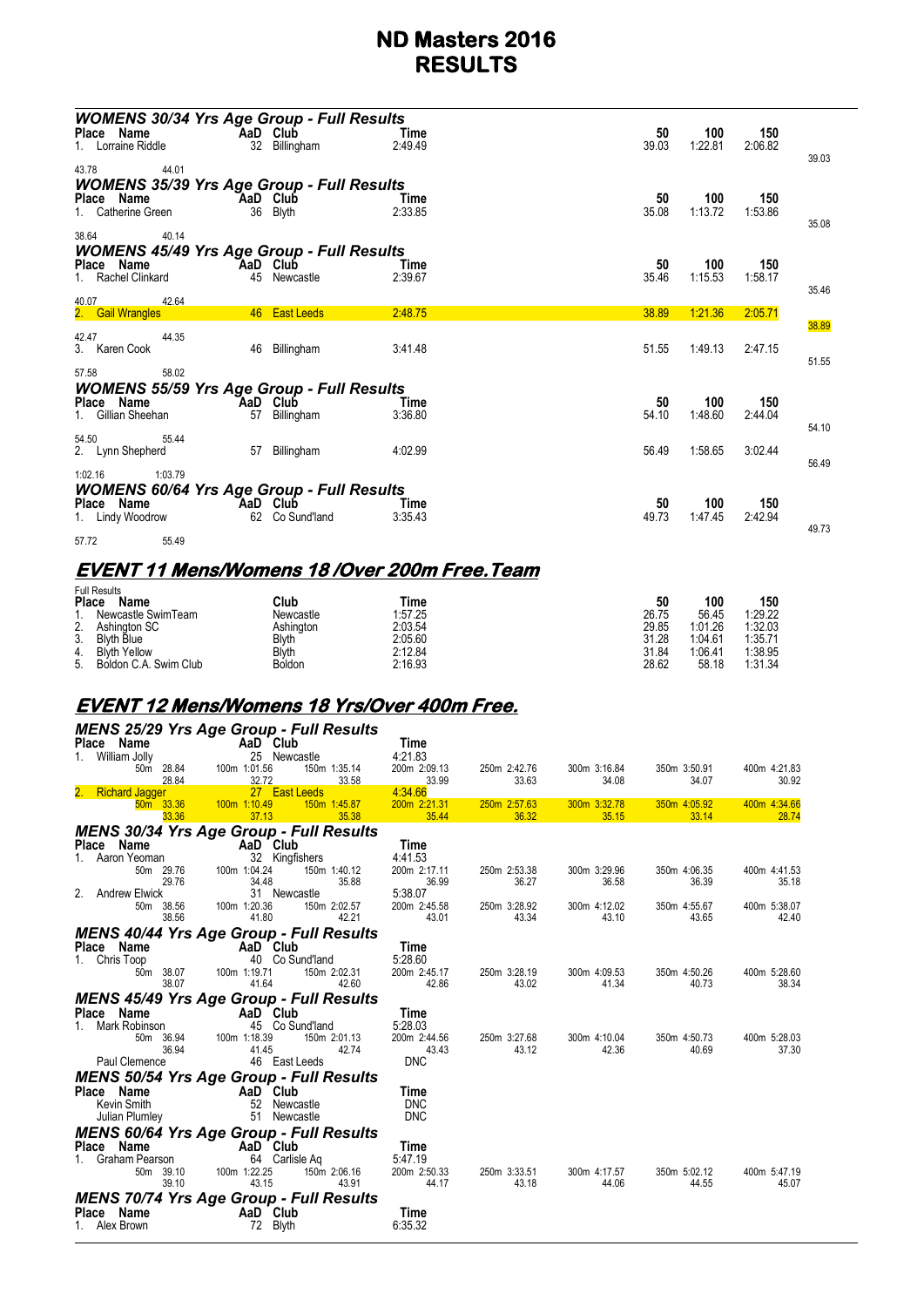|                | 50m 41.97<br>41.97           | 100m 1:28.65<br>46.68                            | 200m 3:08.42<br>150m 2:17.87<br>49.22   | 250m 3:59.62<br>50.55   | 300m 4:51.51<br>51.20<br>51.89     | 350m 5:43.83<br>52.32   | 400m 6:35.32<br>51.49   |
|----------------|------------------------------|--------------------------------------------------|-----------------------------------------|-------------------------|------------------------------------|-------------------------|-------------------------|
|                |                              | <b>WOMENS 30/34 Yrs Age Group - Full Results</b> |                                         |                         |                                    |                         |                         |
|                | Place Name                   | <b>Example 2</b> AaD Club                        | <b>Example 2</b> Time                   |                         |                                    |                         |                         |
|                | Lorraine Riddle              | 32 Billingham                                    | 6:01.08                                 |                         |                                    |                         |                         |
|                | 50m 40.19<br>40.19           | 100m 1:25.17<br>44.98                            | 150m 2:10.75<br>200m 2:57.36<br>45.58   | 250m 3:44.84<br>46.61   | 300m 4:31.02<br>47.48<br>46.18     | 350m 5:16.22<br>45.20   | 400m 6:01.08<br>44.86   |
|                |                              | <b>WOMENS 45/49 Yrs Age Group - Full Results</b> |                                         |                         |                                    |                         |                         |
|                | Place Name                   | <b>Example 2</b> AaD Club                        | <b>Time</b>                             |                         |                                    |                         |                         |
|                | 1. Gail Wrangles             | 46 East Leeds                                    | 5:52.95                                 |                         |                                    |                         |                         |
|                | 40.65                        | 50m 40.65 100m 1:24.25<br>43.60                  | 150m 2:08.16<br>200m 2:53.03<br>43.91   | 250m 3:37.64<br>44.87   | 300m 4:23.05<br>44.61<br>45.41     | 350m 5:08.69<br>45.64   | 400m 5:52.95<br>44.26   |
|                | Karen Cook                   | 46 Billingham                                    | <b>DNC</b>                              |                         |                                    |                         |                         |
|                |                              | <b>WOMENS 55/59 Yrs Age Group - Full Results</b> |                                         |                         |                                    |                         |                         |
|                | Place Name                   |                                                  | Time                                    |                         |                                    |                         |                         |
|                | Judy Hattle                  | AaD Club<br>56 Carlisle<br>56 Carlisle Aq        | 5:31.40                                 |                         |                                    |                         |                         |
|                | 50m 37.44                    | 100m 1:19.76                                     | 150m 2:02.49<br>200m 2:44.59            | 250m 3:26.12            | 300m 4:07.91                       | 350m 4:50.18            | 400m 5:31.40            |
|                | 37.44                        | 42.32                                            | 42.73                                   | 42.10                   | 41.53<br>41.79                     | 42.27                   | 41.22                   |
|                | 2. Carol Boagey<br>50m 43.29 | 57 AFSHartlepol<br>100m 1:29.55                  | 6:13.55<br>150m 2:17.12<br>200m 3:04.62 | 250m 3:52.13            | 300m 4:39.84                       | 350m 5:27.35            | 400m 6:13.55            |
|                | 43.29                        | 46.26                                            | 47.57                                   | 47.50                   | 47.51<br>47.71                     | 47.51                   | 46.20                   |
| 3 <sub>1</sub> | Clare Burrell                | 56 Unattached                                    | 7:04.94                                 |                         |                                    |                         |                         |
|                | 50m 47.87                    | 100m 1:39.00                                     | 150m 2:31.79<br>200m 3:25.13            | 250m 4:19.54            | 300m 5:15.16                       | 350m 6:10.95            | 400m 7:04.94            |
| 4.             | 47.87<br>Gillian Sheehan     | 51.13<br>57 Billingham                           | 52.79<br>7:23.78                        | 53.34                   | 54.41<br>55.62                     | 55.79                   | 53.99                   |
|                | 50m 49.74                    | 100m 1:45.04                                     | 150m 2:42.46<br>200m 3:39.22            | 250m 4:36.37            | 300m 5:33.56                       | 350m 6:30.58            | 400m 7:23.78            |
|                | 49.74                        | 55.30                                            | 57.42                                   | 56.76                   | 57.15<br>57.19                     | 57.02                   | 53.20                   |
|                | 5. Lynn Shepherd             | 57 Billingham                                    | 8:15.89                                 |                         |                                    |                         |                         |
|                | 50m 56.53<br>56.53           | 100m 1:58.33<br>1:01.80                          | 150m 3:01.53<br>200m 4:06.09<br>1:03.20 | 250m 5:09.41<br>1:04.56 | 300m 6:12.84<br>1:03.32<br>1:03.43 | 350m 7:15.88<br>1:03.04 | 400m 8:15.89<br>1:00.01 |
|                |                              |                                                  |                                         |                         |                                    |                         |                         |
|                | Place Name                   | <b>WOMENS 60/64 Yrs Age Group - Full Results</b> | Time                                    |                         |                                    |                         |                         |
|                | 1. Lindy Woodrow             | AaD Club<br>62 Co Sund'land                      | 7:24.14                                 |                         |                                    |                         |                         |
|                | 50m 49.96                    | 100m 1:46.22                                     | 150m 2:42.05<br>200m 3:38.99            | 250m 4:35.79            | 300m 5:32.61                       | 350m 6:30.15            | 400m 7:24.14            |
|                | 49.96                        | 56.26                                            | 55.83                                   | 56.94                   | 56.80<br>56.82                     | 57.54                   | 53.99                   |
|                |                              |                                                  |                                         |                         |                                    |                         |                         |

### **EVENT 13 Mens 18 Yrs/Over 100m IM**

|                      |          | 18/24 Yrs Age Group - Full Results<br>Place Name |                                       |                           |                                    | Time               |
|----------------------|----------|--------------------------------------------------|---------------------------------------|---------------------------|------------------------------------|--------------------|
|                      |          | 1. Ben Hatchett                                  | AaD Club<br>23 Durba                  | 23                        | Durham City                        | 1:18.26            |
|                      |          | 25/29 Yrs Age Group - Full Results               |                                       |                           |                                    |                    |
|                      |          | Place Name<br>1. Richard Jagger                  |                                       |                           | 27 East Leeds                      | Time<br>1:01.66    |
|                      |          | 30/34 Yrs Age Group - Full Results               |                                       |                           |                                    |                    |
| Place                |          | Name                                             |                                       | AaD Club                  |                                    | Time               |
| 1.                   |          | Peter Germain                                    |                                       | 34                        | Newcastle                          | 1:09.70            |
|                      |          | 35/39 Yrs Age Group - Full Results               |                                       |                           |                                    |                    |
|                      | Place    | Name                                             |                                       | AaD Club                  |                                    | Time               |
| 1.<br>2.             | Jim Carr | Nick Valentine                                   |                                       | 35                        | Newcastle                          | 1:05.10<br>1:05.93 |
|                      |          | 3. Phil Woodward                                 |                                       | 36 <sup>2</sup>           | 35 Tynemouth<br>Middlesboro        | 1:13.84            |
|                      |          | 4. Philip Horner                                 |                                       | 38                        | Eston                              | 1:14.20            |
| 5.                   |          | Matt Blakely                                     |                                       | 37                        | <b>Blyth</b>                       | 1:16.14            |
|                      |          | 40/44 Yrs Age Group - Full Results               |                                       |                           |                                    |                    |
| Place                |          | Name                                             |                                       | AaD                       | Club                               | Time               |
| 1.                   |          | Steven Horner                                    |                                       | 44<br>41                  | Eston                              | 1:10.31            |
| 2.                   |          | Phil Hawkrigg<br>3. Neil Shutt                   |                                       | 40                        | Copeland<br>Co Sund'Iand           | 1:12.86<br>1:17.88 |
|                      |          | 4. Duncan Smith                                  |                                       | 42                        | Middlesboro                        | 1:19.15            |
|                      |          | 5. Chris Toop                                    |                                       | 40                        | Co Sund'land                       | 1:21.17            |
|                      |          | 6. Alan Weddell                                  |                                       |                           | 44 Ashington                       | 1:21.54            |
|                      |          |                                                  |                                       |                           |                                    |                    |
|                      |          |                                                  |                                       |                           | 45/49 Yrs Age Group - Full Results |                    |
|                      |          | Place Name                                       |                                       | <b>Example 2</b> AaD Club |                                    | Time               |
|                      |          | 1. Kyran Parker                                  |                                       | 46                        | <b>East Leeds</b>                  | 1:06.57            |
| 2.<br>3 <sub>1</sub> |          | Jonathan Dean<br>Mark Robinson                   |                                       | 45<br>45                  | Co Sund'land<br>Co Sund'land       | 1:16.61<br>1:19.89 |
|                      |          | David Chaney                                     |                                       | 48                        | Gates & Whick                      | <b>DNC</b>         |
|                      |          | Paul Clemence                                    |                                       |                           | 46 East Leeds                      | DNC                |
|                      |          | 55/59 Yrs Age Group - Full Results               |                                       |                           |                                    |                    |
|                      |          | Place Name                                       |                                       |                           |                                    | Time               |
| 1.                   |          | <b>Jeremy Greaves</b>                            | s <mark>AaD Club</mark><br>S 56 Eastl |                           | 56 East Leeds                      | 1:21.08            |
|                      |          | 65/69 Yrs Age Group - Full Results               |                                       |                           |                                    |                    |
| <b>Place</b><br>1.   |          | Name<br>David Hills                              |                                       | AaD<br>65                 | Club                               | Time               |
| 2.                   |          | Graeme Shutt                                     |                                       | 67                        | Co Sund'land<br>Co Sund'land       | 1:24.07<br>1:41.38 |
|                      |          |                                                  |                                       |                           |                                    |                    |
|                      |          | 70/74 Yrs Age Group - Full Results<br>Place Name |                                       |                           | Club                               | Time               |
|                      |          | 1. Norman Stephenson                             |                                       | AaD<br>72                 | Co Sund'land                       | 1:36.52            |
| 2.                   |          | Alex Brown                                       |                                       | 72                        | <b>Blyth</b>                       | 1:38.32            |

# **EVENT 14 Womens 18 Yrs/Over 100m IM**

*18/24 Yrs Age Group - Full Results*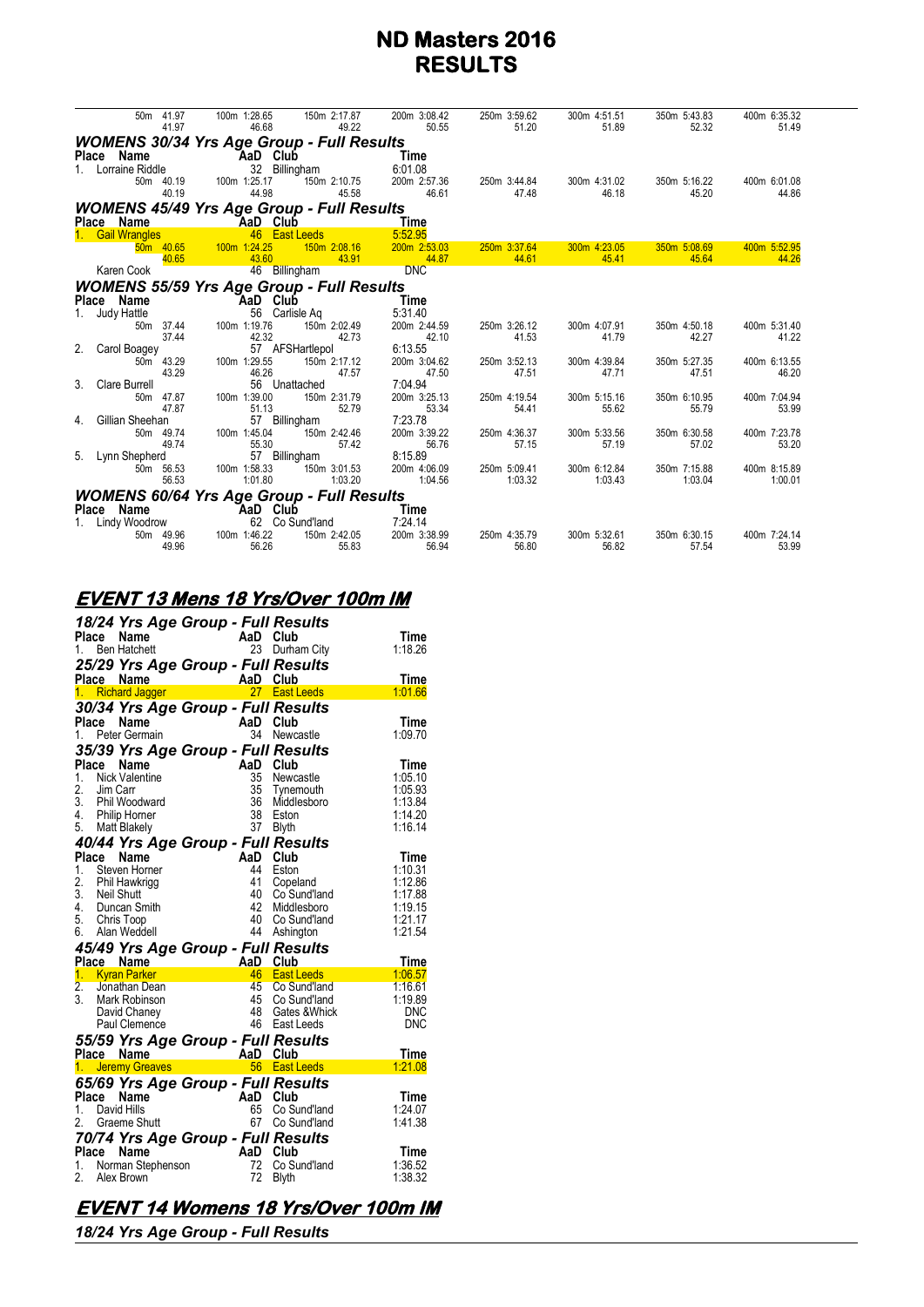| Place<br>Name                      | AaD | Club              | Time    |
|------------------------------------|-----|-------------------|---------|
| Amii Turnbull<br>1.                | 22  | Durham City       | 1:12.62 |
| 2. Katherine Hill                  | 18  | Durham City       | 1:24.66 |
| 25/29 Yrs Age Group - Full Results |     |                   |         |
| Name<br>Place                      | AaD | Club              | Time    |
| Rachael Wilson<br>1.               | 28  | Derwentside       | 1:07.47 |
| <b>Emily Charlton</b><br>2.        |     | 29 Newcastle      | 1:14.92 |
| $\overline{3}$ .<br>Julie Trotter  | 27  | Ashington         | 1:17.43 |
| 4. Sarah Dickinson                 |     | 28 Ashington      | 1:20.30 |
| 5. Hannah Robson                   | 25  | <b>Boldon</b>     | 1:26.29 |
| 30/34 Yrs Age Group - Full Results |     |                   |         |
| Name<br>Place                      |     | AaD Club          | Time    |
| 1. Jenny Dobson                    | 33  | <b>Blyth</b>      | 1:22.88 |
| 35/39 Yrs Age Group - Full Results |     |                   |         |
| Place Name                         | AaD | Club              | Time    |
| 1. Catherine Green                 | 36  | <b>Blyth</b>      | 1:23.85 |
| 40/44 Yrs Age Group - Full Results |     |                   |         |
| Place Name                         | AaD | Club              | Time    |
| 1. Emily Firth                     | 42  | Newcastle         | 1:25.37 |
| 2. Emma Watson                     | 40  | <b>Blyth</b>      | 1:26.16 |
| 45/49 Yrs Age Group - Full Results |     |                   |         |
| Place<br>Name                      | AaD | Club              | Time    |
| 1. Jayne Simpson                   | 49  | <b>Boldon</b>     | 1:20.78 |
| <b>Gail Wrangles</b><br>2.         | 46  | <b>East Leeds</b> | 1:38.93 |
|                                    |     |                   |         |

# **EVENT 15 Mens 18 Yrs/Over 50m Freestyle**

|                        | 18/24 Yrs Age Group - Full Results                                                                    |                                                                                                       |                                     |                                                                                                                                                       |                   |
|------------------------|-------------------------------------------------------------------------------------------------------|-------------------------------------------------------------------------------------------------------|-------------------------------------|-------------------------------------------------------------------------------------------------------------------------------------------------------|-------------------|
|                        | Place Name                                                                                            | AD Club<br>AD Club<br>23 East Lub<br>23 Stokes<br>24 Co Suldor<br>20 Boldor<br>19 Workin              |                                     |                                                                                                                                                       | <u>Time.</u>      |
|                        | 1. Richard Ayre                                                                                       |                                                                                                       |                                     | East Leeds <b>East Leeds</b>                                                                                                                          | 24.83             |
| $\overline{2}$ .<br>3. | Luke Richardson                                                                                       |                                                                                                       |                                     | Stokesley                                                                                                                                             | 25.20             |
|                        | Conor Crozier<br>4. Nicholas Simpson                                                                  |                                                                                                       |                                     | Co Sund'land<br>Boldon                                                                                                                                | 26.37<br>26.54    |
|                        | 5. Adam Marsh                                                                                         |                                                                                                       | 19                                  | Workington                                                                                                                                            | 26.77             |
|                        |                                                                                                       |                                                                                                       |                                     | Stokesley                                                                                                                                             | 27.54             |
|                        | 6. Mark Offiler<br>7. Anthony Simpson                                                                 |                                                                                                       |                                     |                                                                                                                                                       | 28.55             |
|                        | 8. Andrew Armstrong                                                                                   |                                                                                                       | 20 Stokes<br>23 Boldon<br>18 Boldon |                                                                                                                                                       | 29.76             |
|                        | 25/29 Yrs Age Group - Full Results                                                                    |                                                                                                       |                                     |                                                                                                                                                       |                   |
|                        |                                                                                                       |                                                                                                       |                                     |                                                                                                                                                       | Time              |
|                        |                                                                                                       |                                                                                                       |                                     | <b>East Leeds</b>                                                                                                                                     | 24.87             |
|                        | <b>Place Name AaD Club</b><br><b>1. Richard Jagger 27 East L</b><br>Colin Watson 26 Blyth             |                                                                                                       |                                     | 26 Blyth                                                                                                                                              | DQ 9              |
|                        | 30/34 Yrs Age Group - Full Results                                                                    |                                                                                                       |                                     |                                                                                                                                                       |                   |
|                        |                                                                                                       |                                                                                                       |                                     | <b>Place Name AaD Club</b><br><b>1. James Banvick 2.</b> Graham Kennedy 32 Boldon<br>3. Andrew Elwick 31 Newcastle<br>4. Chris Smails 34 Darlington M | Time              |
|                        |                                                                                                       |                                                                                                       |                                     |                                                                                                                                                       | 27.08             |
|                        |                                                                                                       |                                                                                                       |                                     |                                                                                                                                                       | 28.18             |
|                        |                                                                                                       |                                                                                                       |                                     |                                                                                                                                                       | 32.90             |
|                        | 4. Chris Smails                                                                                       |                                                                                                       |                                     |                                                                                                                                                       | 40.87             |
|                        | 35/39 Yrs Age Group - Full Results                                                                    |                                                                                                       |                                     |                                                                                                                                                       |                   |
|                        | <b>Place Name</b><br>1 Philip Pratt                                                                   |                                                                                                       |                                     |                                                                                                                                                       | Time              |
|                        |                                                                                                       |                                                                                                       |                                     | AaD Club<br>35 East Leeds<br>36 Middlesboro                                                                                                           | <u>25.01 Page</u> |
| 2.                     | Phil Woodward                                                                                         |                                                                                                       |                                     |                                                                                                                                                       | 28.85             |
| 3.                     | Matt Blakely                                                                                          |                                                                                                       | 37<br>35                            | <b>Blyth</b>                                                                                                                                          | 30.59             |
|                        | Matthew Cooper                                                                                        |                                                                                                       |                                     | Middlesboro                                                                                                                                           | <b>DNC</b>        |
|                        | 40/44 Yrs Age Group - Full Results                                                                    |                                                                                                       |                                     |                                                                                                                                                       |                   |
|                        | Place Name                                                                                            |                                                                                                       | AaD Club                            |                                                                                                                                                       | Time              |
| 2.                     | 1. Grant Pearson<br>Phil Hawkrigg                                                                     |                                                                                                       | 42<br>41                            | Durham City                                                                                                                                           | 28.18<br>28.36    |
|                        |                                                                                                       |                                                                                                       | 44                                  | Copeland<br>Eston                                                                                                                                     | 28.46             |
|                        | 3. Steven Horner<br>4. Sean Harrion<br>5. Neil Shutt                                                  |                                                                                                       | 43                                  | Co Sund'land                                                                                                                                          | 29.17             |
|                        |                                                                                                       |                                                                                                       | 40                                  | Co Sund'land                                                                                                                                          | 29.62             |
|                        | 6. Duncan Smith                                                                                       |                                                                                                       | 42                                  | Middlesboro                                                                                                                                           | 30.13             |
| 7.                     | Marcus Cockburn                                                                                       |                                                                                                       | 41                                  | <b>Blyth</b>                                                                                                                                          | 30.41             |
|                        | 8. Chris Toop                                                                                         |                                                                                                       |                                     | 40 Co Sund'land                                                                                                                                       | 31.82             |
|                        | 45/49 Yrs Age Group - Full Results                                                                    |                                                                                                       |                                     |                                                                                                                                                       |                   |
|                        | Place Name                                                                                            | $A$ and $A$ Club<br>$A$ and Club<br>$A$ <sup>6</sup> East L<br>$45$ Co Su<br>$45$ Co Su<br>$48$ Gates |                                     |                                                                                                                                                       | Time              |
|                        | 1. Paul Clemence                                                                                      |                                                                                                       |                                     | <b>East Leeds</b>                                                                                                                                     | 24.10             |
| $\overline{2}$ .<br>3. | Mark Robinson<br>Jonathan Dean                                                                        |                                                                                                       |                                     | Co Sund'land<br>45 Co Sund'land                                                                                                                       | 30.68<br>32.06    |
|                        | David Chaney                                                                                          |                                                                                                       |                                     | 48 Gates & Whick                                                                                                                                      | <b>DNC</b>        |
|                        |                                                                                                       |                                                                                                       |                                     |                                                                                                                                                       |                   |
|                        | 50/54 Yrs Age Group - Full Results                                                                    |                                                                                                       |                                     |                                                                                                                                                       | Time              |
|                        | Place Name <b>Capacit AaD Club</b><br>1. David Emerson <b>Capacit A. East Leeds</b><br>2. Kovin Smith |                                                                                                       |                                     |                                                                                                                                                       | 26.02             |
| 2.                     | Kevin Smith                                                                                           |                                                                                                       | 52                                  | Newcastle                                                                                                                                             | 28.17             |
|                        | 55/59 Yrs Age Group - Full Results                                                                    |                                                                                                       |                                     |                                                                                                                                                       |                   |
|                        |                                                                                                       |                                                                                                       |                                     |                                                                                                                                                       | Time              |
|                        | Place Name The AaD Club<br>1. Gordon Dickinson 57 Ashing                                              |                                                                                                       |                                     | 57 Ashington                                                                                                                                          | 34.99             |
|                        | 60/64 Yrs Age Group - Full Results                                                                    |                                                                                                       |                                     |                                                                                                                                                       |                   |
|                        |                                                                                                       |                                                                                                       |                                     |                                                                                                                                                       | Time              |
|                        | riace Name The AaD Club<br>1. Graham Pearson 64 Carlis<br>65/60 Yos 4                                 |                                                                                                       |                                     | 64 Carlisle Aq                                                                                                                                        | 32.97             |
|                        |                                                                                                       |                                                                                                       |                                     |                                                                                                                                                       |                   |
|                        | 65/69 Yrs Age Group - Full Results                                                                    |                                                                                                       |                                     |                                                                                                                                                       |                   |
|                        | Place Name<br>1. David Hills                                                                          |                                                                                                       | AaD Club                            | 65 Co Sund'land                                                                                                                                       | Time<br>31.14     |
|                        |                                                                                                       |                                                                                                       |                                     |                                                                                                                                                       |                   |
|                        | 70/74 Yrs Age Group - Full Results                                                                    |                                                                                                       |                                     |                                                                                                                                                       |                   |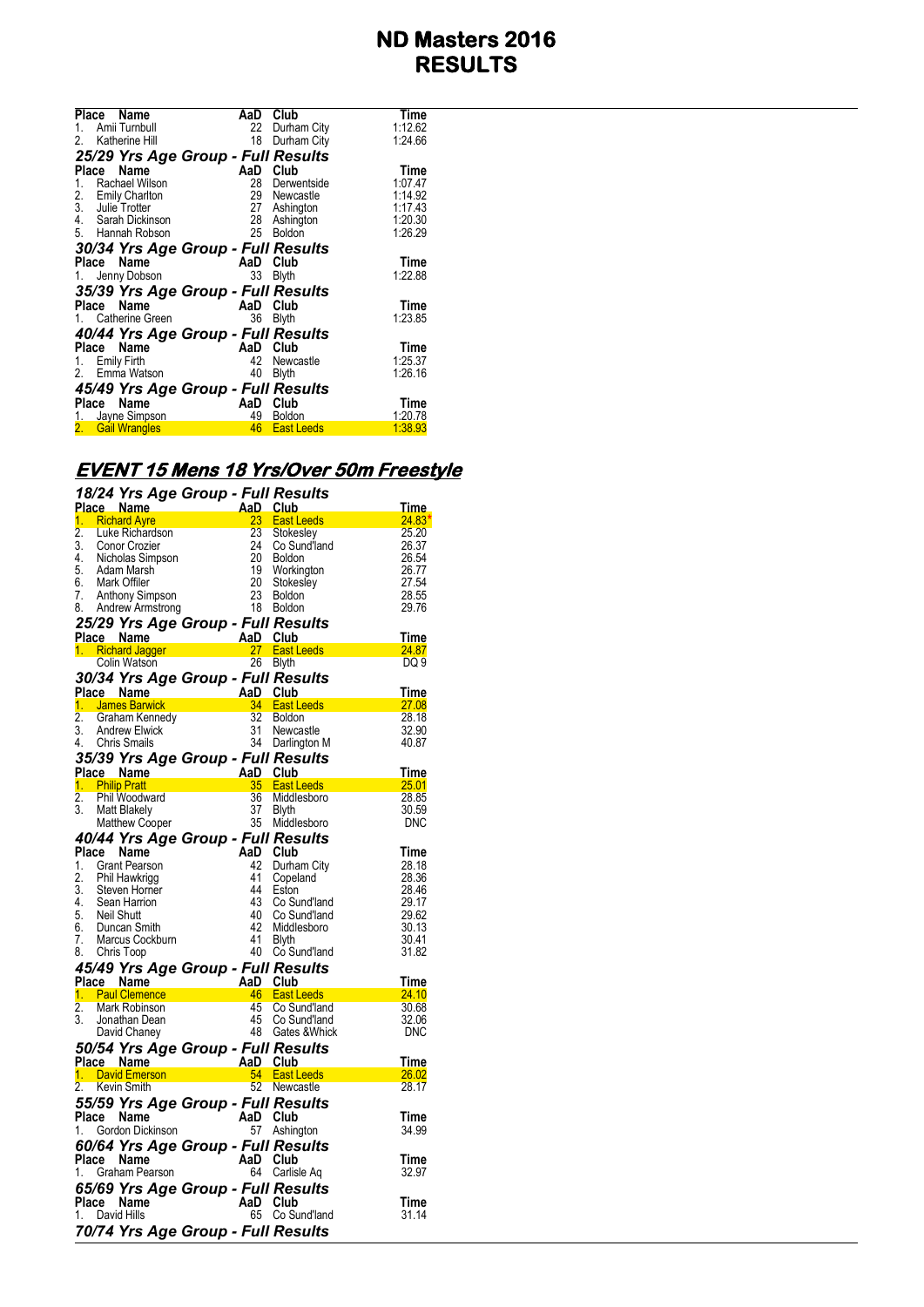| Place Name<br>1. Alex Brown        | AaD Club | 72 Blyth      | Time<br>35.89 |
|------------------------------------|----------|---------------|---------------|
| 2. Mike Fulford                    |          | 70 East Leeds | 44.41         |
| 85/89 Yrs Age Group - Full Results |          |               |               |
| Place Name                         | AaD Club |               | Time          |
| 1. Roger Burell                    |          | 85 Launceston | 39.47         |

### **EVENT 16 Womens 18 Yrs/Over 50m Freestyle**

|              |       | 18/24 Yrs Age Group - Full Results                                               |                                    |                |                               |                     |
|--------------|-------|----------------------------------------------------------------------------------|------------------------------------|----------------|-------------------------------|---------------------|
|              | Place | Name                                                                             |                                    | AaD Club       |                               | Time                |
| 1.           |       | Amii Turnbull                                                                    |                                    | 22             | Durham City                   | 29.23               |
| 2.<br>3.     |       | Taylor Gillyon                                                                   |                                    | 18             | Tynemouth                     | 31.78               |
|              |       | Katherine Hill                                                                   |                                    |                | 18 Durham City                | 33.45               |
|              |       | 25/29 Yrs Age Group - Full Results                                               |                                    |                |                               |                     |
|              |       | Place Name                                                                       |                                    | AaD Club       |                               | Time                |
|              |       | 1. Emily Charlton                                                                |                                    | 29             | Newcastle                     | 29.61               |
| 2.           |       | Sarah Dickinson                                                                  |                                    | 28             | Ashington                     | 32.10               |
|              |       | 3. Hannah Robson                                                                 |                                    |                | 25 Boldon                     | 34.11               |
|              |       | 30/34 Yrs Age Group - Full Results                                               |                                    |                |                               |                     |
|              |       | Place Name                                                                       | AaD Club<br>$33$ Rhth              |                |                               | Time                |
| 1.           |       | Jenny Dobson                                                                     |                                    |                |                               | 31.83               |
|              |       | Lorraine Riddle                                                                  |                                    | 32             | Billingham                    | <b>DNC</b>          |
|              |       | 35/39 Yrs Age Group - Full Results                                               |                                    |                |                               |                     |
| <b>Place</b> |       | Name                                                                             |                                    | AaD Club       |                               | Time                |
| 1.           |       | Karen Watson                                                                     |                                    | 37             | <b>Blyth</b>                  | 33.59               |
|              |       | 2. Tanya Johnson                                                                 |                                    | 36             | <b>Boldon</b>                 | 47.42               |
|              |       | 40/44 Yrs Age Group - Full Results                                               |                                    |                |                               |                     |
|              |       | Place Name                                                                       |                                    | AaD Club       |                               | Time                |
|              |       |                                                                                  |                                    |                |                               |                     |
|              |       |                                                                                  |                                    |                |                               |                     |
|              |       | Rebecca Chaffer                                                                  |                                    | 41             | Carlisle Ag                   | <b>DNC</b>          |
|              |       | 45/49 Yrs Age Group - Full Results                                               |                                    |                |                               |                     |
|              |       | Place Name                                                                       | AaD Club                           |                |                               | Time                |
|              |       | 1. Philippa Rickard                                                              |                                    |                | 45 East Leeds                 | 29.19               |
|              |       | 2. Rachel Clinkard                                                               |                                    |                |                               | 32.78               |
|              |       | 3. Gail Wrangles                                                                 | d<br>45 Newcastle<br>46 East Leeds |                |                               | 36.70<br><b>DNC</b> |
|              |       |                                                                                  |                                    |                |                               | <b>DNC</b>          |
|              |       |                                                                                  |                                    |                | 45 Tynemouth<br>46 East Leeds | <b>DNC</b>          |
|              |       | Suzanne Beth Young<br>Suzanne Beth Young<br>Nina Williams<br><b>15.4 V</b> x = 1 |                                    |                |                               |                     |
|              | Place | 50/54 Yrs Age Group - Full Results<br>Name                                       |                                    | AaD Club       |                               | Time                |
| 1.           |       | Kath Dickinson                                                                   |                                    | 54             |                               | 38.40               |
|              |       |                                                                                  |                                    |                | Ashington                     |                     |
|              |       | 55/59 Yrs Age Group - Full Results                                               |                                    |                |                               |                     |
| Place        |       | Name                                                                             |                                    | AaD Club       |                               | Time                |
| 1.           |       | Judy Hattle                                                                      |                                    | 56             | Carlisle Aq                   | 30.01<br>38.07      |
| 2.           |       | Carol Boagey                                                                     |                                    |                | 57 AFSHartlepol               | 53.35               |
|              |       | 3. Lynn Shepherd                                                                 |                                    |                | 57 Billingham                 |                     |
|              |       | 60/64 Yrs Age Group - Full Results                                               |                                    |                |                               |                     |
| 1.           |       | Place Name<br>Lindy Woodrow                                                      |                                    | AaD Club<br>62 | Co Sund'land                  | Time<br>46.98       |

#### **EVENT 17 Mens 18 Yrs/Over 100m Breaststroke**

| 18/24 Yrs Age Group - Full Results |          |                 |         |       |
|------------------------------------|----------|-----------------|---------|-------|
| Place<br>Name                      | AaD Club |                 | Time    | 50    |
| 1.<br>Adam Marsh                   | 19       | Workington      | 1:15.32 | 36.51 |
| 2. Andrew Armstrong                | 18       | Boldon          | 1:27.66 | 40.70 |
| 25/29 Yrs Age Group - Full Results |          |                 |         |       |
| Place Name                         | AaD Club |                 | Time    | 50    |
| <b>Richard Jagger</b><br>1.        |          | 27 East Leeds   | 1:15.74 | 37.44 |
| 30/34 Yrs Age Group - Full Results |          |                 |         |       |
| Place Name                         | AaD Club |                 | Time    | 50    |
| Peter Germain<br>1.                | 34       | Newcastle       | 1:15.78 | 35.77 |
| 2. James Barwick                   |          | 34 East Leeds   | 1:18.83 | 37.12 |
| 3.<br><b>Chris Smails</b>          |          | 34 Darlington M | 1:52.92 | 51.51 |
| 35/39 Yrs Age Group - Full Results |          |                 |         |       |
| Place Name                         | AaD Club |                 | Time    | 50    |
| 1.<br>Philip Homer                 | 38 Eston |                 | 1:24.05 | 39.54 |
| 40/44 Yrs Age Group - Full Results |          |                 |         |       |
| Place Name                         | AaD Club |                 | Time    | 50    |
| Steven Horner<br>1.                | 44       | Eston           | 1:21.44 | 39.26 |
| 2. Alan Weddell                    |          | 44 Ashington    | 1:25.55 | 41.27 |
| 3.<br>Philip Robertson             |          | 43 Ashington    | 1:26.34 | 39.48 |
| 50/54 Yrs Age Group - Full Results |          |                 |         |       |
| Place Name                         | AaD Club |                 | Time    | 50    |
| 1.<br>Craig Heggie                 |          | 54 Workington   | 1:16.78 | 36.55 |
| 2.<br>John Boyer                   | 50       | Darlington M    | 1:24.48 | 39.55 |
| 70/74 Yrs Age Group - Full Results |          |                 |         |       |
| Place Name                         | AaD      | Club            | Time    | 50    |
| 1. Norman Stephenson               | 72       | Co Sund'land    | 1:44.11 | 49.44 |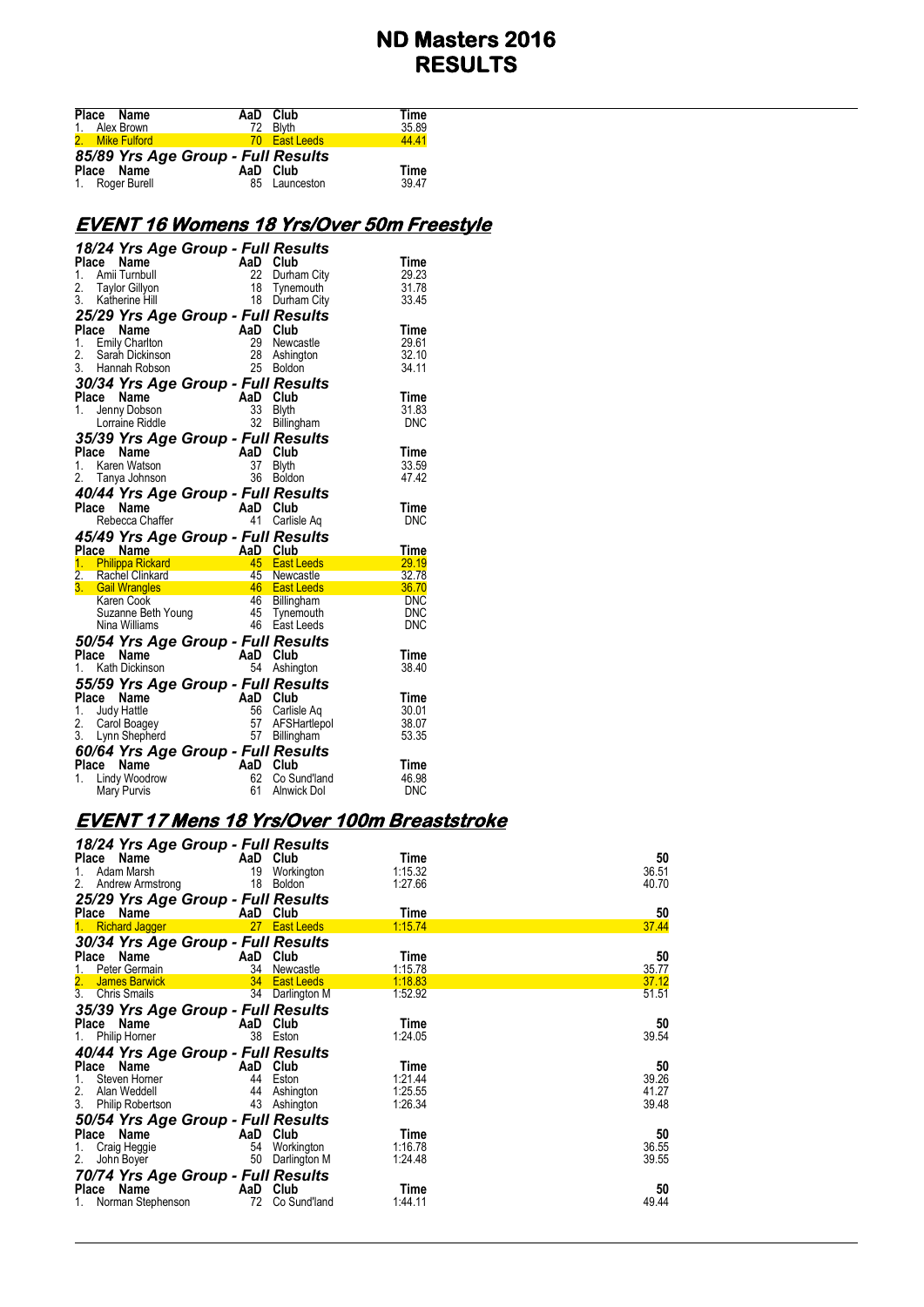## **EVENT 18 Womens 18 /Over 100m Breaststroke**

| 25/29 Yrs Age Group - Full Results |     |              |            |       |  |
|------------------------------------|-----|--------------|------------|-------|--|
| Place<br>Name                      |     | AaD Club     | Time       | 50    |  |
| 1. Rachael Wilson                  | 28  | Derwentside  | 1:08.67    | 32.03 |  |
| 2. Julie Trotter                   | 27  | Ashington    | 1:24.11    | 39.52 |  |
| 40/44 Yrs Age Group - Full Results |     |              |            |       |  |
| Place Name                         |     | AaD Club     | Time       | 50    |  |
| 1. Emma Watson                     | 40  | <b>Blvth</b> | 1.26.96    | 41.44 |  |
| Rebecca Chaffer                    | 41  | Carlisle Ag  | <b>DNC</b> |       |  |
| 55/59 Yrs Age Group - Full Results |     |              |            |       |  |
| Place<br>Name                      | AaD | Club         | Time       | 50    |  |
| 1. Carol Boagey                    | 57  | AFSHartlepol | 1:39.27    | 47.81 |  |
| 2.<br>Clare Burrell                | 56  | Unattached   | 1:55.43    | 56.38 |  |
|                                    |     |              |            |       |  |

# **EVENT 19 Mens 18 Yrs/Over 50m Backstroke**

|                  |       |                                                                                                                                                                                                                                       |                                  |    | 18/24 Yrs Age Group - Full Results                    |               |
|------------------|-------|---------------------------------------------------------------------------------------------------------------------------------------------------------------------------------------------------------------------------------------|----------------------------------|----|-------------------------------------------------------|---------------|
|                  |       | Place Name                                                                                                                                                                                                                            |                                  |    |                                                       | Time          |
|                  |       | 1. Richard Ayre                                                                                                                                                                                                                       |                                  |    | 23 East Leeds<br>24 Co Sund'land                      | 29.70         |
| $\overline{2}$ . |       | 2. Conor Crozier 124 Co Sun<br>3. Nicholas Simpson 120 Boldon<br>4. Andrew Armstrong 18 Boldon                                                                                                                                        |                                  |    |                                                       | 31.18         |
|                  |       |                                                                                                                                                                                                                                       |                                  |    |                                                       | 33.04         |
|                  |       |                                                                                                                                                                                                                                       |                                  |    |                                                       | 37.80         |
|                  |       | 25/29 Yrs Age Group - Full Results                                                                                                                                                                                                    |                                  |    |                                                       |               |
|                  |       |                                                                                                                                                                                                                                       |                                  |    |                                                       | Time          |
|                  |       | Place Name<br>1. Richard Jagger <b>AaD</b> Club<br>1. Richard Jagger <b>27</b> East Leeds                                                                                                                                             |                                  |    |                                                       | 30.96         |
|                  |       |                                                                                                                                                                                                                                       |                                  |    |                                                       |               |
|                  |       |                                                                                                                                                                                                                                       |                                  |    |                                                       |               |
|                  |       |                                                                                                                                                                                                                                       |                                  |    |                                                       | Time          |
|                  |       |                                                                                                                                                                                                                                       |                                  |    |                                                       | 33.71         |
|                  |       | 35/39 Yrs Age Group - Full Results                                                                                                                                                                                                    |                                  |    |                                                       |               |
|                  |       | Place Name<br>1. Philip Pratt<br>2. Phil Woodward<br>2. Phil Woodward<br>2. Phil Woodward<br>2. Phil Woodward<br>35 Newcastle<br>35 Newcastle                                                                                         |                                  |    |                                                       | Time          |
|                  |       |                                                                                                                                                                                                                                       |                                  |    |                                                       | 27.15         |
|                  |       |                                                                                                                                                                                                                                       |                                  |    | 36 Middlesboro                                        | 33.05         |
|                  |       |                                                                                                                                                                                                                                       |                                  |    |                                                       | DNC           |
|                  |       | 40/44 Yrs Age Group - Full Results                                                                                                                                                                                                    |                                  |    |                                                       |               |
|                  |       | Place Name                                                                                                                                                                                                                            |                                  |    |                                                       | Time          |
|                  |       | 1. Phil Hawkrigg                                                                                                                                                                                                                      |                                  |    | AaD Club<br>41 Copeland<br>44 Eston<br>42 Middlesboro | 32.61         |
|                  |       |                                                                                                                                                                                                                                       |                                  |    |                                                       | 35.63         |
|                  |       | 2. Steven Horner<br>3. Duncan Smith                                                                                                                                                                                                   |                                  |    |                                                       | 38.91         |
|                  |       |                                                                                                                                                                                                                                       |                                  |    |                                                       |               |
|                  |       |                                                                                                                                                                                                                                       |                                  |    |                                                       |               |
|                  |       | 4. Marcus Cockburn                                                                                                                                                                                                                    |                                  |    | 41 Blyth                                              | 39.82         |
|                  |       |                                                                                                                                                                                                                                       |                                  |    |                                                       |               |
|                  |       |                                                                                                                                                                                                                                       |                                  |    |                                                       | <b>Time</b>   |
|                  |       |                                                                                                                                                                                                                                       |                                  |    |                                                       | 29.42         |
|                  |       |                                                                                                                                                                                                                                       |                                  |    |                                                       | 32.20         |
|                  |       |                                                                                                                                                                                                                                       |                                  |    |                                                       | 34.38         |
|                  |       | <b>45/49 Yrs Age Group - Full Results<br/> Place Name AaD Club<br/> 1. Paul Clemence 46 East Leeds<br/> 2. Kyran Parker 46 East Leeds<br/> 3. Jonathan Dean 45 Co Sund'land<br/> David Chaney 48 Gates &amp; Whic</b><br>David Chaney |                                  |    | 45 Co Sund'land<br>48 Gates & Whick                   | <b>DNC</b>    |
|                  |       | 55/59 Yrs Age Group - Full Results                                                                                                                                                                                                    |                                  |    |                                                       |               |
|                  |       | Place Name                                                                                                                                                                                                                            |                                  |    |                                                       | Time          |
| 1.               |       |                                                                                                                                                                                                                                       |                                  |    | 57 Ashington                                          | 44.47         |
|                  |       | Gordon Dickinson<br>Gordon Dickinson<br>CAN                                                                                                                                                                                           |                                  |    |                                                       |               |
|                  |       | 60/64 Yrs Age Group - Full Results                                                                                                                                                                                                    |                                  |    |                                                       | Time          |
|                  |       |                                                                                                                                                                                                                                       |                                  |    |                                                       | 46.41         |
|                  |       | The <b>Name</b><br>1. Graham Pearson<br><b>CEMP TE ANN DE CALLACTER</b>                                                                                                                                                               |                                  |    | 64 Carlisle Aq                                        |               |
|                  |       | 65/69 Yrs Age Group - Full Results                                                                                                                                                                                                    |                                  |    |                                                       |               |
|                  |       | Place Name                                                                                                                                                                                                                            |                                  |    |                                                       | Time          |
| 1.               |       | David Hills                                                                                                                                                                                                                           |                                  |    | Co Sund'land                                          | 41.81         |
|                  |       | 2. Graeme Shutt                                                                                                                                                                                                                       | AaD Club<br>65 Co Su<br>67 Co Su |    | 67 Co Sund'land                                       | 47.59         |
|                  |       | 85/89 Yrs Age Group - Full Results                                                                                                                                                                                                    |                                  |    |                                                       |               |
|                  | Place | Name<br>1. Roger Burell                                                                                                                                                                                                               | AaD Club                         | 85 | Launceston                                            | Time<br>48.19 |

#### **EVENT 20 Womens 18 Yrs/Over 50m Backstroke**

| 18/24 Yrs Age Group - Full Results |          |              |       |
|------------------------------------|----------|--------------|-------|
| Place Name                         | AaD Club |              | Time  |
| Taylor Gillyon<br>1.               |          | 18 Tynemouth | 36.66 |
| 2. Katherine Hill                  | 18       | Durham City  | 37.57 |
| 25/29 Yrs Age Group - Full Results |          |              |       |
| Place Name                         | AaD Club |              | Time  |
| 1. Emily Charlton                  |          | 29 Newcastle | 35.56 |
| 30/34 Yrs Age Group - Full Results |          |              |       |
| Place Name                         | AaD Club |              | Time  |
| 1. Jenny Dobson                    | 33       | <b>Blyth</b> | 38.29 |
| 35/39 Yrs Age Group - Full Results |          |              |       |
| Place Name                         | AaD Club |              | Time  |
| 1. Catherine Green                 | 36       | <b>Blyth</b> | 37.76 |
| 2. Tanya Johnson                   |          | 36 Boldon    | 55.03 |
|                                    |          |              |       |
| 40/44 Yrs Age Group - Full Results |          |              |       |
| Place Name                         | AaD Club |              | Time  |
| 1. Emily Firth                     |          | 42 Newcastle | 40.20 |
| 45/49 Yrs Age Group - Full Results |          |              |       |
|                                    |          |              |       |